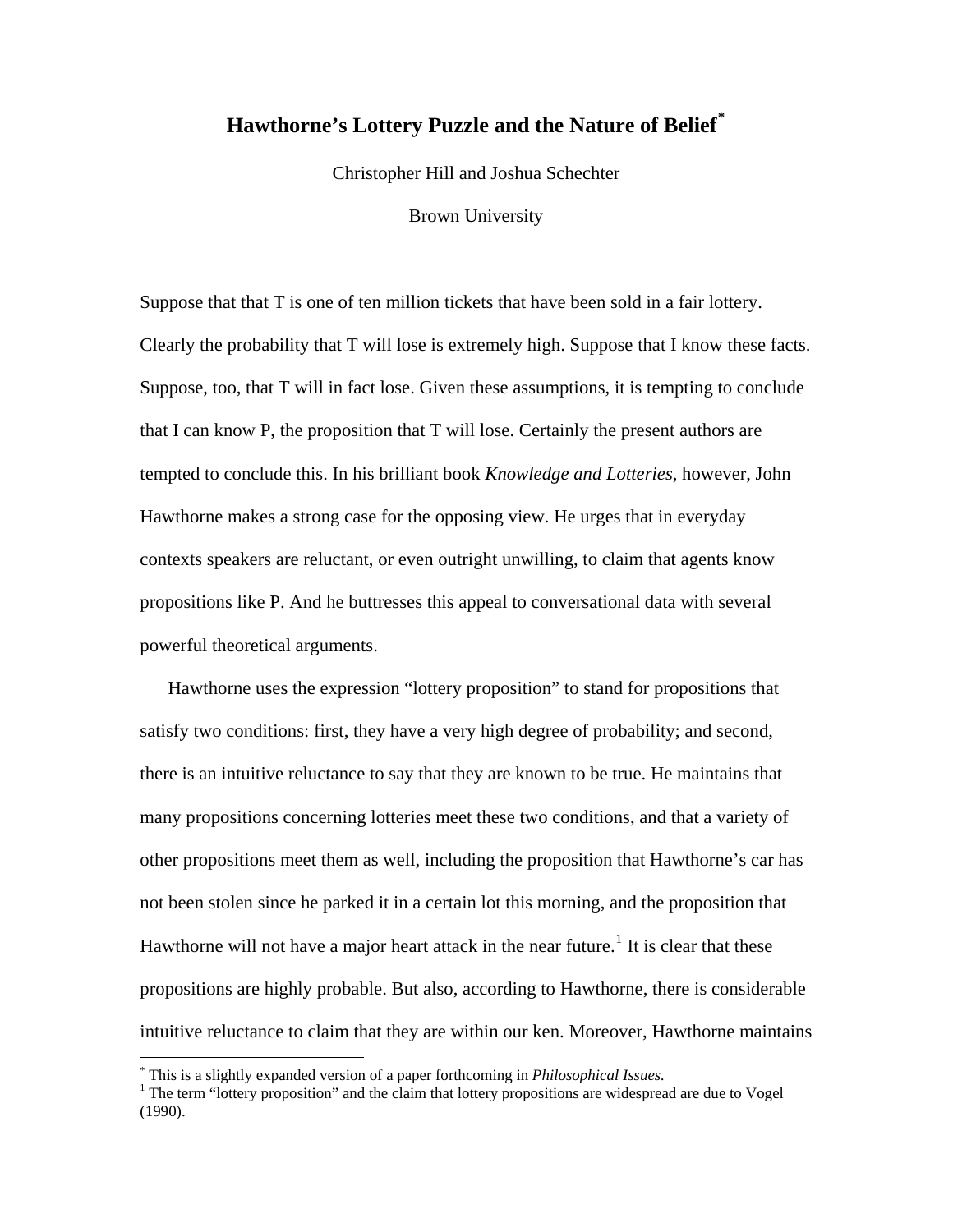that this intuitive reluctance is well-founded. In most cases, he says, it is wrong to claim that an agent knows a lottery proposition.

 We feel that Hawthorne's work on lottery propositions is of the first importance. He makes a case for his views about lottery propositions that is *prima facie* quite persuasive. Moreover, his views have important consequences. For example, as he shows, doubts concerning the knowability of lottery propositions provide motivation for a fairly general skepticism about our ability to know propositions of other kinds. There is also a further reason for valuing Hawthorne's discussion. He develops his views about lottery propositions in conjunction with some independently motivated ideas about the metaphysical relationships between knowledge and such things as explanation, assertion, epistemic possibility, epistemic probability, practical reasoning, theoretical reasoning, and practical interests. $2$  These ideas have a strong appeal. Moreover, if they are sound, then traditional epistemology has failed to appreciate the metaphysical importance of knowledge. The ideas imply that knowledge plays a metaphysically foundational role with respect to communication, action, and reasoning.

 Although we feel challenged and stimulated by Hawthorne's discussion, and feel grateful to him for bringing a wealth of new data and new forms of argumentation to the fore, we find ourselves in disagreement with many of his conclusions. We doubt that the intuitive reluctance to attribute knowledge of lottery propositions is as strong as he supposes. We also think that it is possible to explain much of the reluctance that actually exists in a way that neutralizes its probative value. Further, we have reservations concerning his claims about the metaphysical relations linking knowledge to other things. As we see it, these relations are both less systematic and less intimate than Hawthorne

<span id="page-1-0"></span> $2^2$  Many of these connections are also defended in Williamson (2000).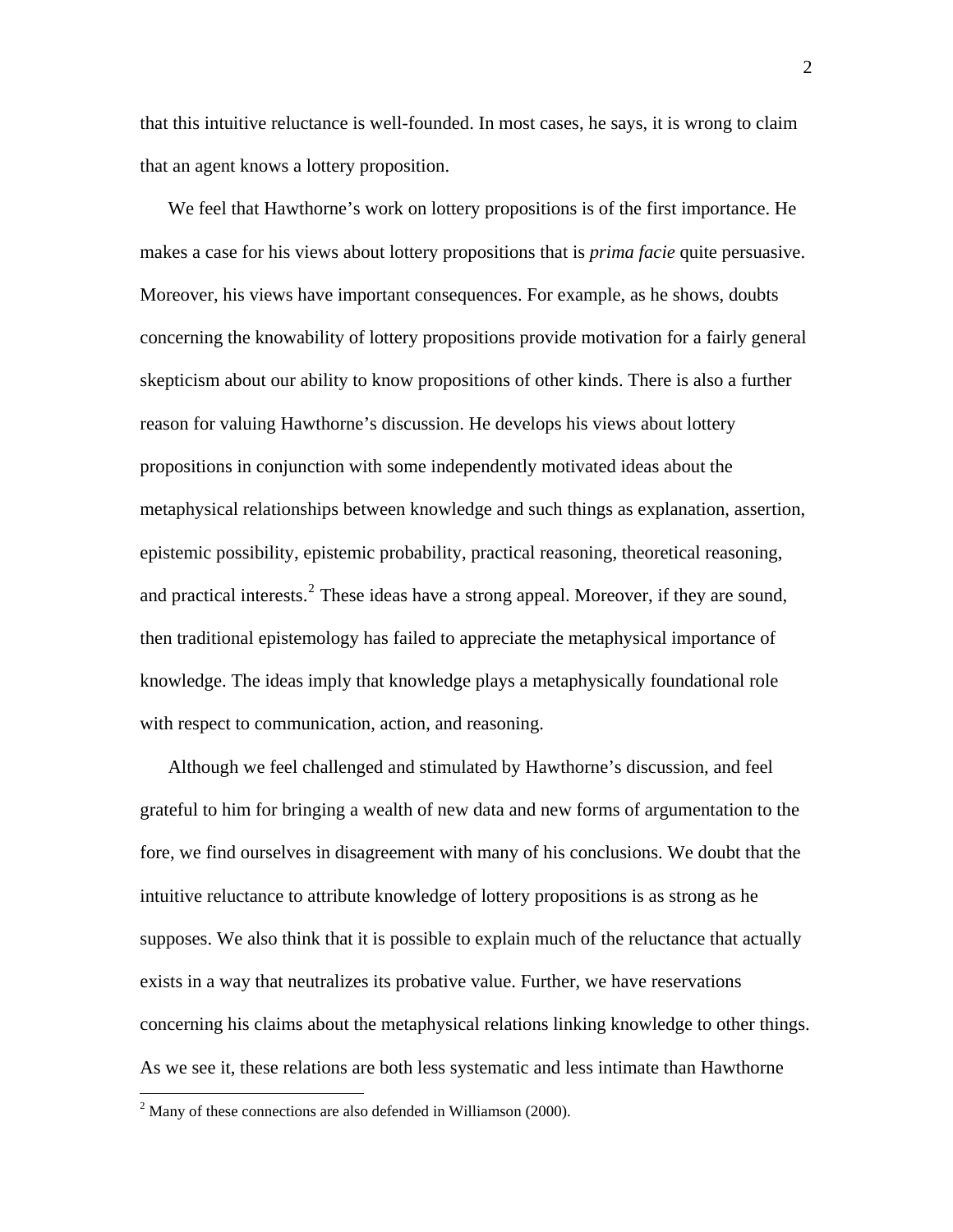maintains. In this paper, we make a case for these dissenting opinions. We also put forward several positive proposals, urging, among other things, that assertion is governed by a Gricean constraint that makes no reference to knowledge, and that practical reasoning has more to do with rational degrees of belief than with states of knowledge.<sup>[3](#page-2-0)</sup>

**I** 

In motivating the claim that thinkers ordinarily do not know lottery propositions, Hawthorne relies on a line of thought that he calls *parity reasoning*. (pp. [4](#page-2-1)–5)<sup>4</sup> We will begin by reviewing this part of his discussion.

 Consider a fair lottery with 1,000 tickets. Suppose the ticket that will in fact win is ticket #1000. Suppose that I possess ticket #1, and that tickets #2 through #999 are salient to me for some reason, perhaps because each is owned by a friend of mine. Suppose that I form a belief that my ticket will lose on the grounds that it has a 999/1000 chance of losing. Suppose, too, that I have a lot of time on my hands, and that to fill the hours I form beliefs about the tickets owned by my friends. In particular, for each of the tickets #2 through #999, I form the belief that it will lose. My evidence for each of these beliefs is exactly the same as my evidence for the belief that my own ticket will lose. In each case, my belief is based on purely statistical grounds.

Given this scenario, suppose that I count as *knowing* that my ticket, ticket #1, will lose. Since the grounds for each of my 999 beliefs are exactly the same, if one of these beliefs counts as knowledge, presumably so do the rest. Thus, I know that ticket #2 will

<span id="page-2-0"></span> $3$  The view we present here is a version of what Hawthorne calls "simple moderate invariantism" in section 3.7 of Hawthorne (2004).

<span id="page-2-1"></span> $4$  Unless otherwise indicated, page numbers in the text refer to Hawthorne (2004).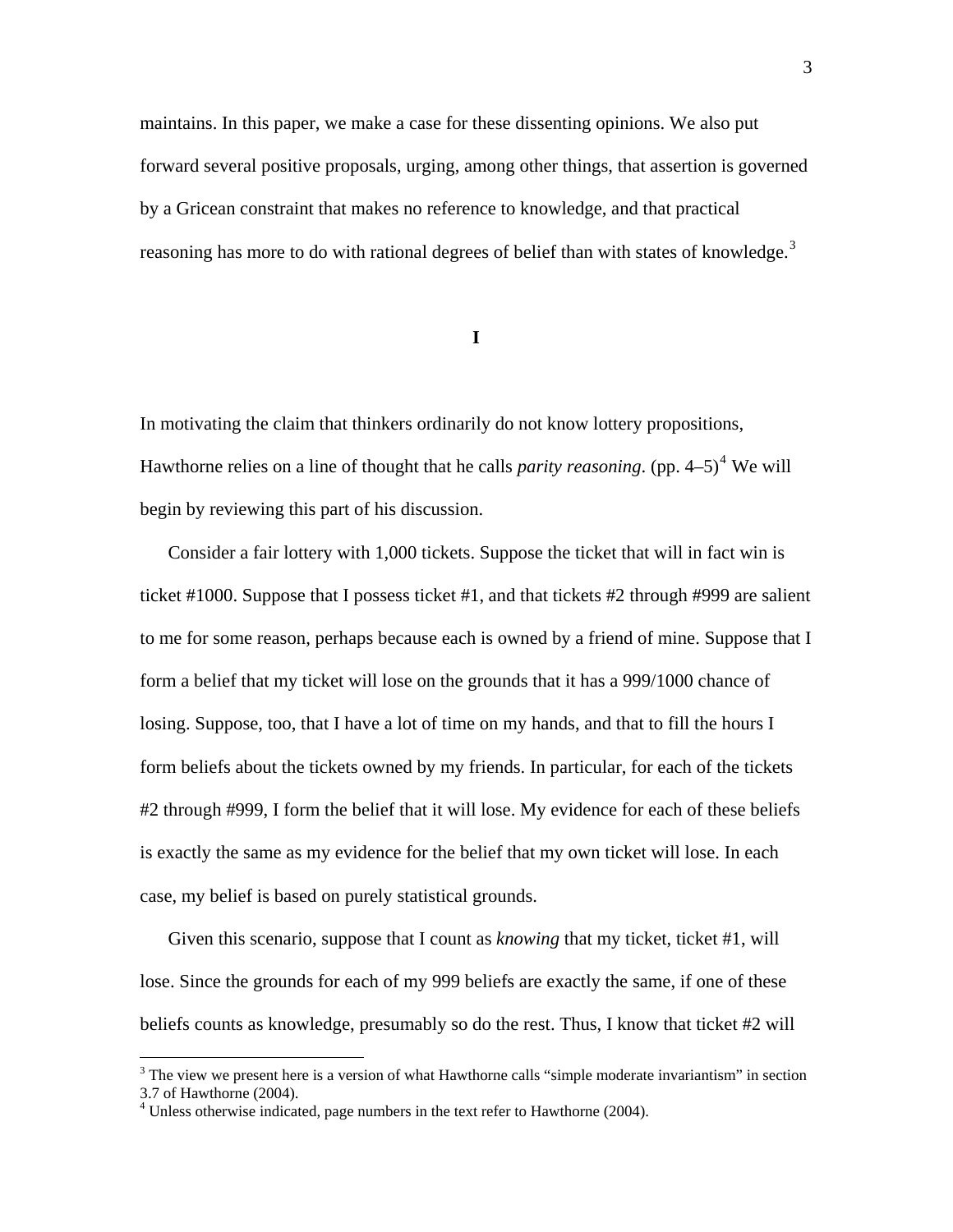lose, I know that ticket #3 will lose, ..., and I know that ticket #999 will lose. But if I know that *each* of these tickets will lose, then surely I am in a position to know that *all* of these tickets will lose. This is an application of the principle that knowledge can be extended by conjoining propositions that one knows. Moreover, surely I am also in a position to know that ticket #1000 will win. This is an application of the more general principle that knowledge can be extended by deduction.

 However, as Hawthorne notes, these two consequences seem preposterous. We do not think it possible to know by statistical reasoning that the first 999 tickets will lose – after all, the chance that one of them will win is very high. We also do not think it possible to know by statistical reasoning that ticket #1000 will win – ticket #1000 is just as likely to lose as any of the rest. So something must have gone wrong in the reasoning above. The natural suggestion is that the problem lies with the supposition that I know that ticket  $#1$ will lose. Thus, Hawthorne argues, there is pressure to think that we do not ordinarily know such lottery propositions.

 The argument can be generalized. For any lottery proposition – for example, for the proposition that my car has not been stolen since I parked it this morning – an analogous line of thought can be used to motivate the claim that I do not know it. Indeed, Hawthorne suggests that similar reasoning is what explains the responses ordinary thinkers have to lottery situations. When thinkers find it intuitively plausible that they do not know lottery propositions – and disavow such knowledge – this is typically because they (perhaps implicitly) engage in reasoning similar to the line of thought above.

Hawthorne characterizes this general pattern of reasoning as follows: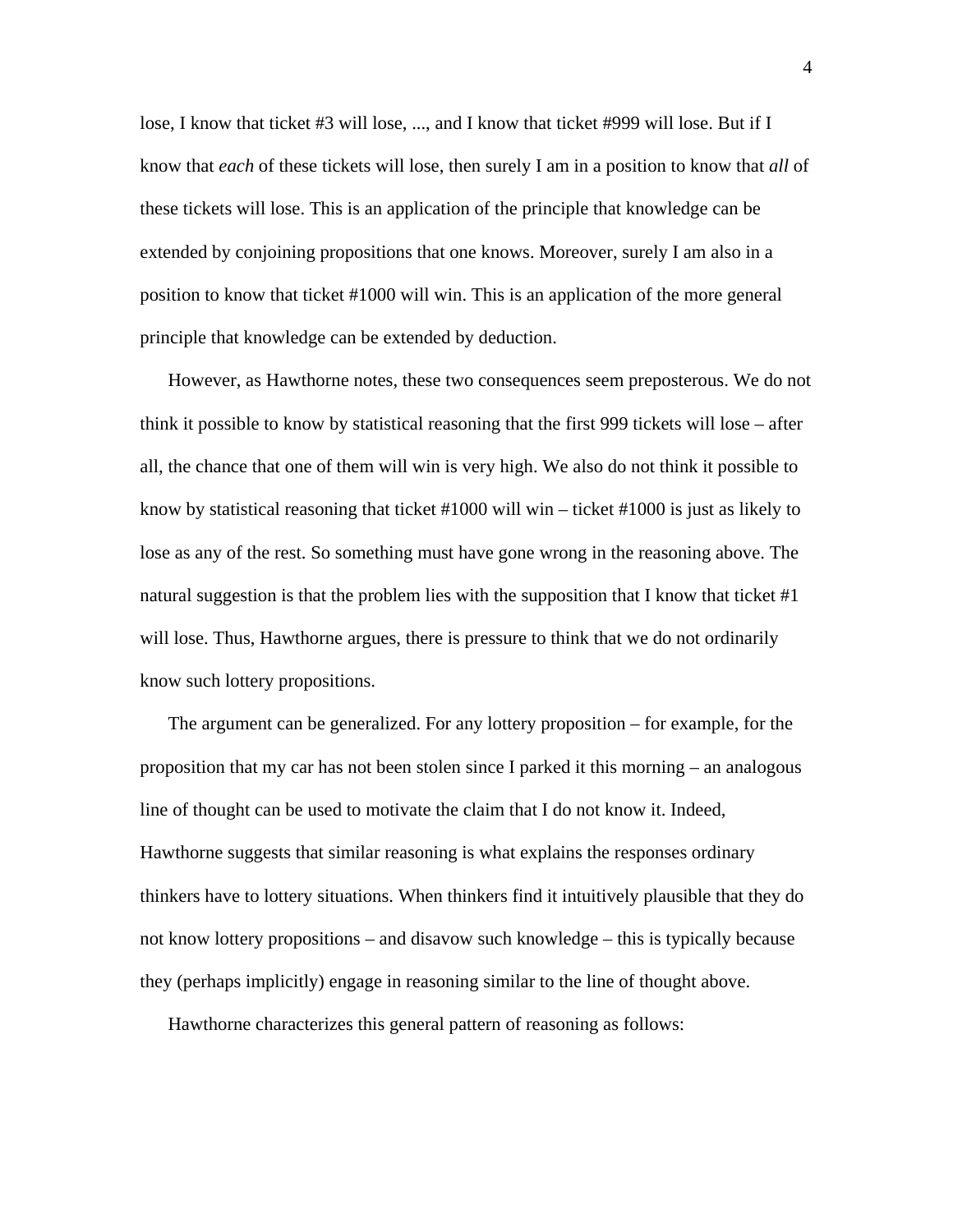*Parity Reasoning*. One conceptualizes the proposition that *p* as the proposition that one particular member of a set of subcases  $(p_1, ..., p_n)$  will (or does) not obtain, where one has no appreciably stronger reason for thinking that any given member will not obtain. Insofar as one reckons it absurd to suppose that one is able to know of each of  $(p_1, ..., p_n)$  that it will not obtain, one then reckons oneself unable to know that *p*. (p. 16)

According to Hawthorne, there are two reasons that thinkers may find it absurd to suppose that they are able to know of each of  $(p_1, ..., p_n)$  that it will not obtain: It may be obvious that at least one of  $(p_1, ..., p_n)$  will obtain, or it may be obvious that some consequence of the individual claims (such as their conjunction) cannot be known.<sup>[5](#page-4-0)</sup>

 Parity reasoning thus plays an important role in Hawthorne's monograph. He engages in it to motivate the claim that thinkers frequently do not know lottery propositions. He also appeals to it to explain ordinary thinkers' intuitions and responses to lottery cases. If we can find a principled basis to reject this general line of thought, that will go a long way toward allowing us to comfortably accept that thinkers ordinarily know lottery propositions. And it will substantially decrease the pressure to modify our general picture of knowledge.

 Before we present our response to Hawthorne's parity argument, however, we should first note that there is something both plausible and illuminating in Hawthorne's discussion. It is appealing to think that parity reasoning is what explains the reactions

<span id="page-4-0"></span><sup>&</sup>lt;sup>5</sup> In what follows, we will concentrate on parity reasoning involving the second reason. This is Hawthorne's focus (e.g., in his initial parity argument and on p. 179). Our response to the first reason will be implicit in what follows – it is possible to justifiably believe of each of  $(p_1, ..., p_n)$  that it will not obtain while still knowing that at least one of them will obtain, although it is very natural for thinkers to make a mistake about this fact.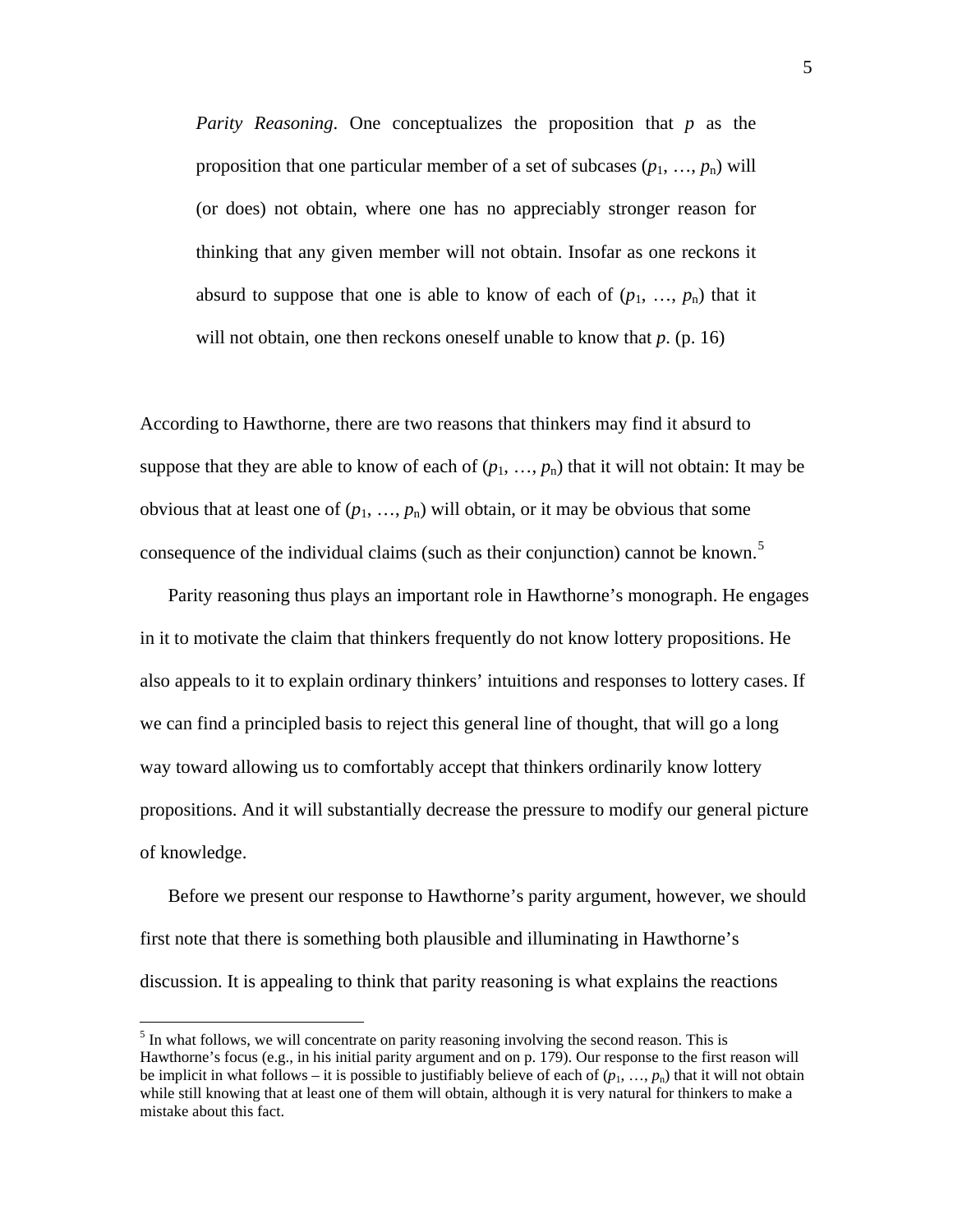thinkers sometimes have to lottery cases, when they find it intuitive that they do not know lottery propositions and disavow such knowledge.<sup>[6](#page-5-0)</sup> However, this reliance on parity reasoning does not show that such reasoning is correct. Indeed, we believe that parity reasoning is fallacious.<sup>[7](#page-5-1)</sup>

It will not be surprising that we reject Hawthorne's parity argument on the grounds that the principles that one's knowledge can always be extended by conjoining known propositions – and, more generally, by deduction – are false.

Hawthorne carefully states the general principle as follows:

*Multi-Premise Closure* (MPC). Necessarily, if S knows  $p_1$ , ...,  $p_n$ , competently deduces *q*, and thereby comes to believe *q*, while retaining knowledge of  $p_1$ , ...,  $p_n$  throughout, then S knows  $q$ . (p. 33)

The narrower principle can be stated analogously:

 $\overline{a}$ 

*Conjunction Introduction* (CI). Necessarily, if S knows each of  $p_1$  and  $p_2$ , competently deduces their conjunction, and thereby comes to believe their conjunction, while retaining knowledge of each of  $p_1$  and  $p_2$  throughout, then S knows their conjunction.

<span id="page-5-1"></span><span id="page-5-0"></span> $6$  We suspect that there are additional reasons ordinary thinkers find it intuitive that they do not know lottery propositions. For instance, in reflecting about knowledge, ordinary thinkers typically focus on a highly restricted class of paradigm cases of knowledge – simple mathematical and logical truths, truths about the immediate environment, and so on. Insofar as the epistemic status of lottery propositions is dissimilar to that of the paradigm cases, ordinary thinkers will be leery of attributing knowledge of them. 7 Interestingly, Hawthorne also suggests that parity reasoning is fallacious, since it is a mistake to think that if someone knows *p* (in a given practical environment) then that person is in a position to use *p* as a premise in every practical environment. (p. 179) We agree. But we do not think that this is because what one knows depends on one's practical environment. Rather, it is because there is only a loose connection between knowledge and practical reasoning.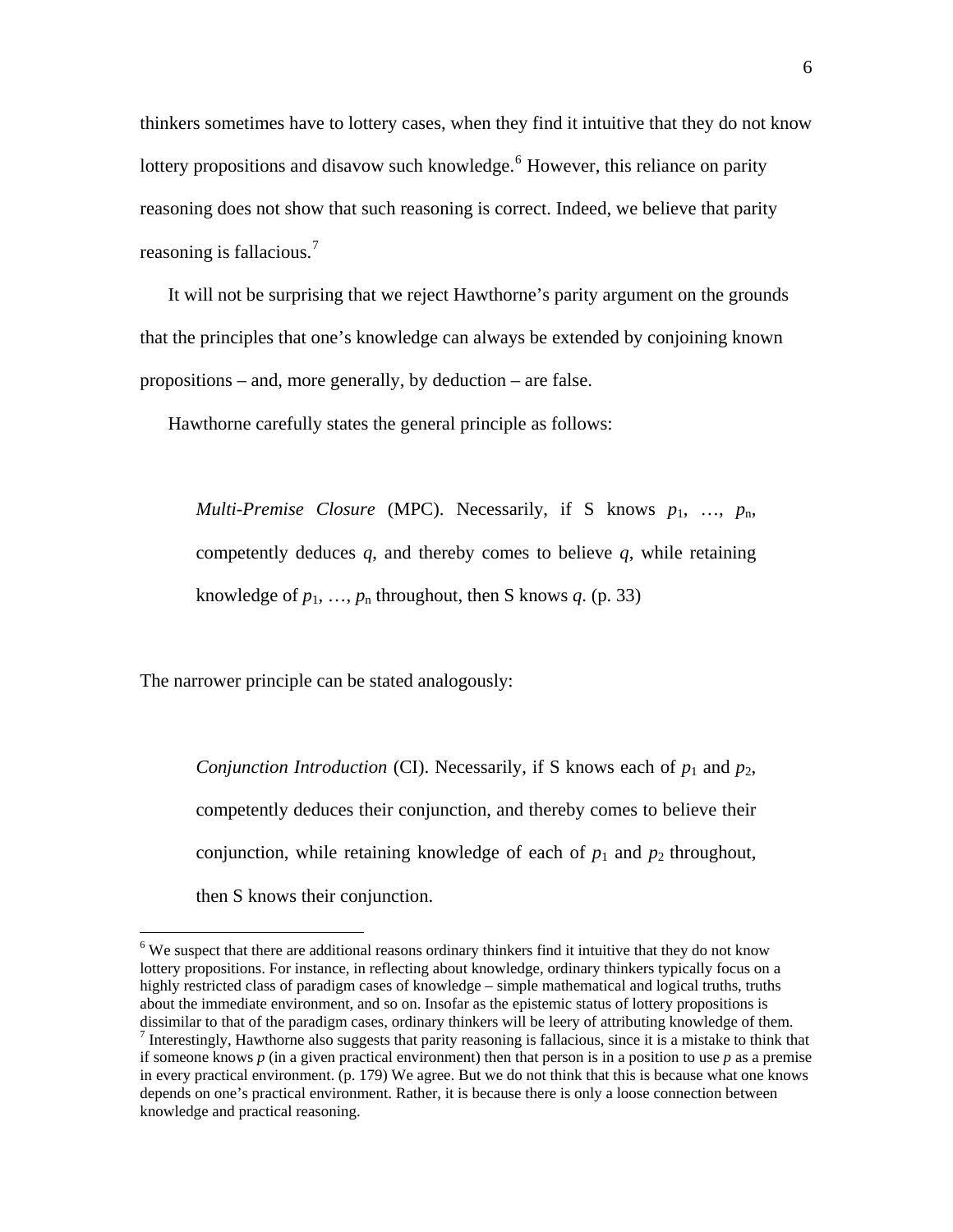The main difficulty with these principles is familiar: Conjunction – and deduction from multiple premises more generally – can aggregate risk. A thinker may be justified in believing each of a set of propositions to a high degree but not in believing their conjunction to nearly as high a degree. For instance, using the probability calculus as a model of graded belief – admittedly an imperfect one – if two propositions each have probability .9, their conjunction may have a probability as low as .8. If, as seems plausible, knowing *p* is compatible with *p* having an epistemic probability lower than 1, MPC and CI will be subject to counterexamples.

 The general phenomenon of risk aggregation is well-known from discussions of the preface paradox.<sup>[8](#page-6-0)</sup> One version of this problem goes as follows: There are very many propositions that I count as knowing. Such propositions include simple claims of mathematics and logic; claims about myself, my environment, and my past experiences; and so on. Consider the conjunction of all of these claims. It seems that even were I cognitively able to competently deduce the conjunction from each of the individual claims that I know, I would not be in a position to know the conjunction. For I know that I sometimes – very rarely, perhaps – make mistakes. It should seem likely to me that at least one of the relevant propositions is false. It would be the height of arrogance to go on and infer the conjunction, knowing full well that there is a significant risk of falsity. As it happens, since the conjunction is a conjunction of claims that I *know*, if I were to draw

<span id="page-6-0"></span> $8$  See Makinson (1965). See Christensen (2004, chapter 3) for a recent discussion. For Hawthorne's discussion see pp. 48–9, 182–3.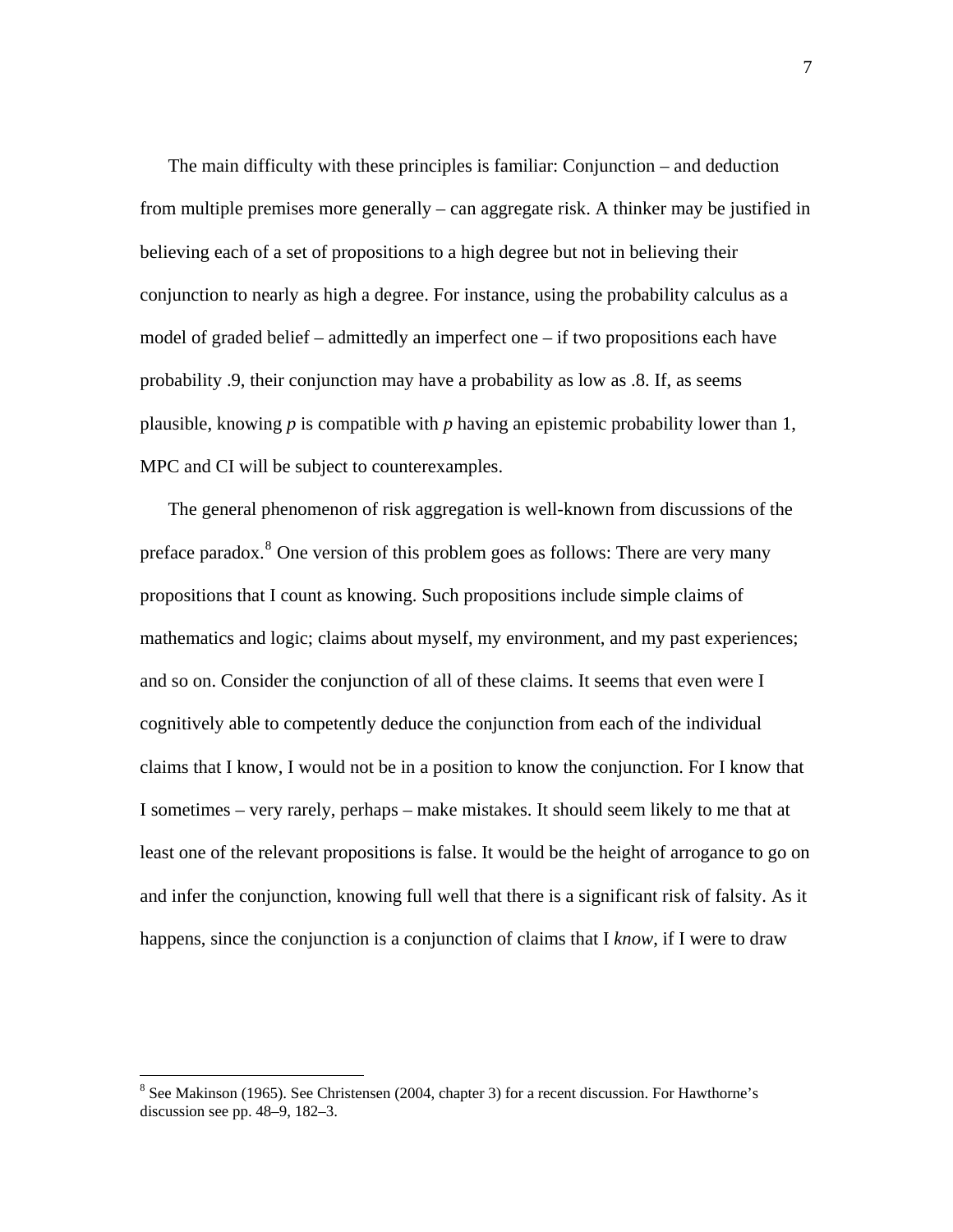the inference, I would infer a truth. But this would be a happy accident. The belief would not count as genuine knowledge. CI and MPC therefore fail.<sup>[9](#page-7-0)</sup>

 Of course, to address the parity argument, it is insufficient to simply reject MPC and related principles. We must also explain their appeal. Why it that we find it intuitive that, as Hawthorne puts it, "one can add to what one knows by deduction from what one knows"? (p. 46)<sup>[10](#page-7-1)</sup> Absent an answer to this challenge, the response to the parity considerations is incomplete.

 It will not be possible for us to address this issue until after we have developed our general picture of knowledge, communication, and reasoning. Let us therefore put aside this question for now and consider some of the striking claims Hawthorne makes about the relationships between knowledge, assertion, epistemic possibility, and practical reasoning.

### **II**

So far we have been concerned only with the initial stages of Hawthorne's discussion of his central claim, the doctrine that agents cannot ordinarily be said to know that lottery propositions are true. As we have seen, he urges that there is direct, intuitive support for this doctrine. He also maintains that the supporting intuitions are explained and buttressed by a line of thought that he calls the parity argument. But this is not the whole story. In addition to invoking our intuitions and considerations of parity, he provides the materials for constructing three additional arguments. Hawthorne does not state these

<sup>&</sup>lt;sup>9</sup> Notice that cases like this do not put any pressure on Single Premise Closure.

<span id="page-7-1"></span><span id="page-7-0"></span><sup>&</sup>lt;sup>10</sup> See Williamson (2000, p. 117) for a similar intuitive formulation.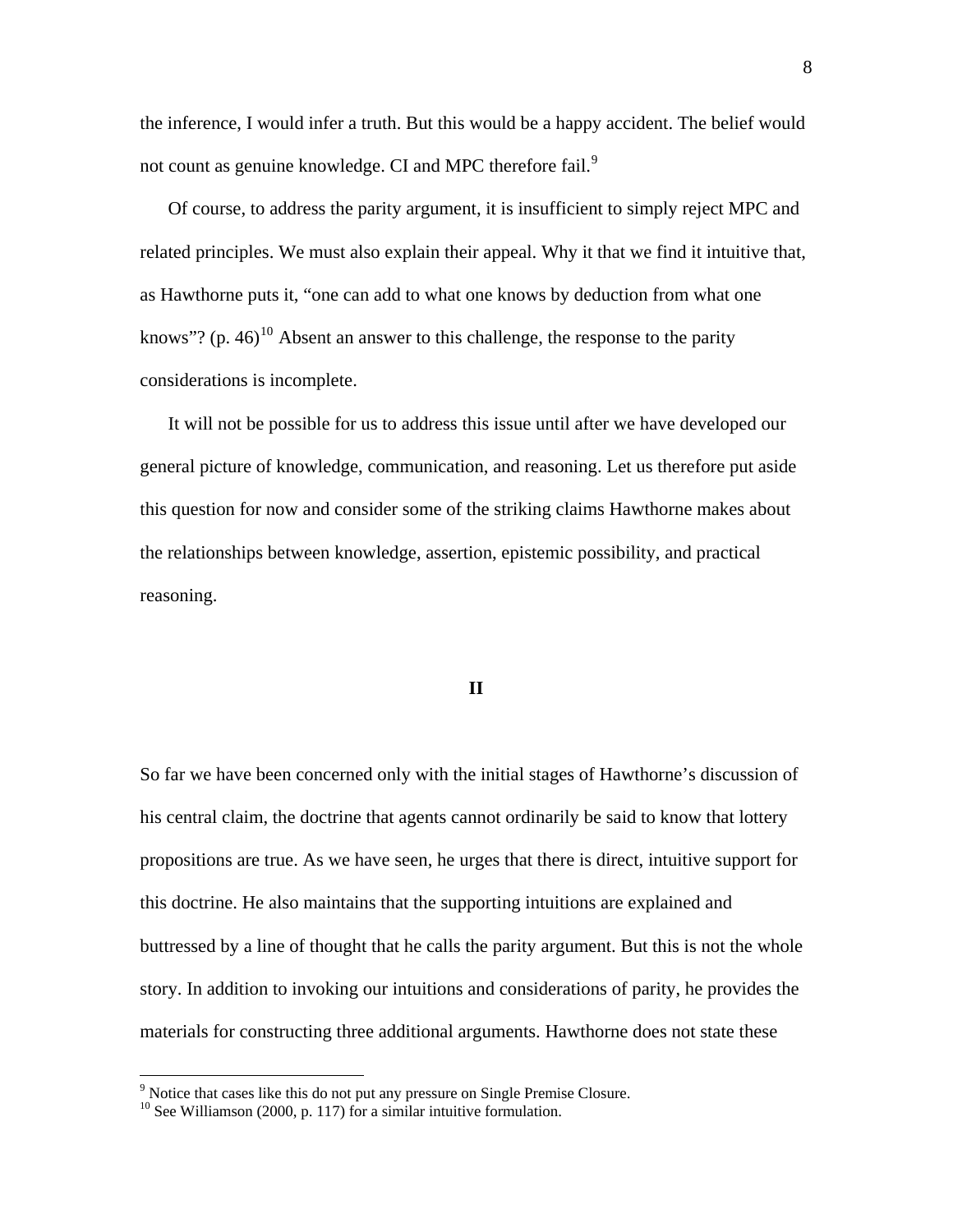arguments explicitly. Rather, he supplies the key premises and leaves the rest to the imagination of the reader. We wish to engage with these arguments because we would like our assessment of Hawthorne's central claim to make contact with all of the relevant considerations

 We will call the three additional arguments the *assertion argument*, the *epistemic possibility argument*, and the *practical reasoning argument.* 

 The assertion argument begins with the claim that we are generally unwilling to assert lottery propositions. "Despite having good reason to think that a lottery ticket will lose, it is typically out of place to declare outright 'He won't win the lottery' in advance of the drawing and without special insider information." (p. 21) Hawthorne also endorses the increasingly popular doctrine that knowledge is the norm of assertion.<sup>[11](#page-8-0)</sup> That is, he maintains that it is plausible, quite apart from considerations having to do with lotteries, that conversation is governed by the following principle:

### (P1) A speaker ought not to assert that *p* unless he or she knows that *p.*

In Hawthorne's words: "The practice of assertion is constituted by the rule/requirement that one must assert something only if one knows it. Thus if someone asserts *p*, it is proper to criticize that person if she does not know that *p*." (p. 23)

Given  $(P1)$ , it is possible to construct a best explanation argument for Hawthorne's view about knowledge of lottery propositions that runs as follows: "Suppose that we don't normally know that lottery propositions are true, and that speakers are generally aware of this fact. In combination with (P1), this assumption enables us to explain the

<span id="page-8-0"></span> $11$  See Williamson (2000, chapter 11).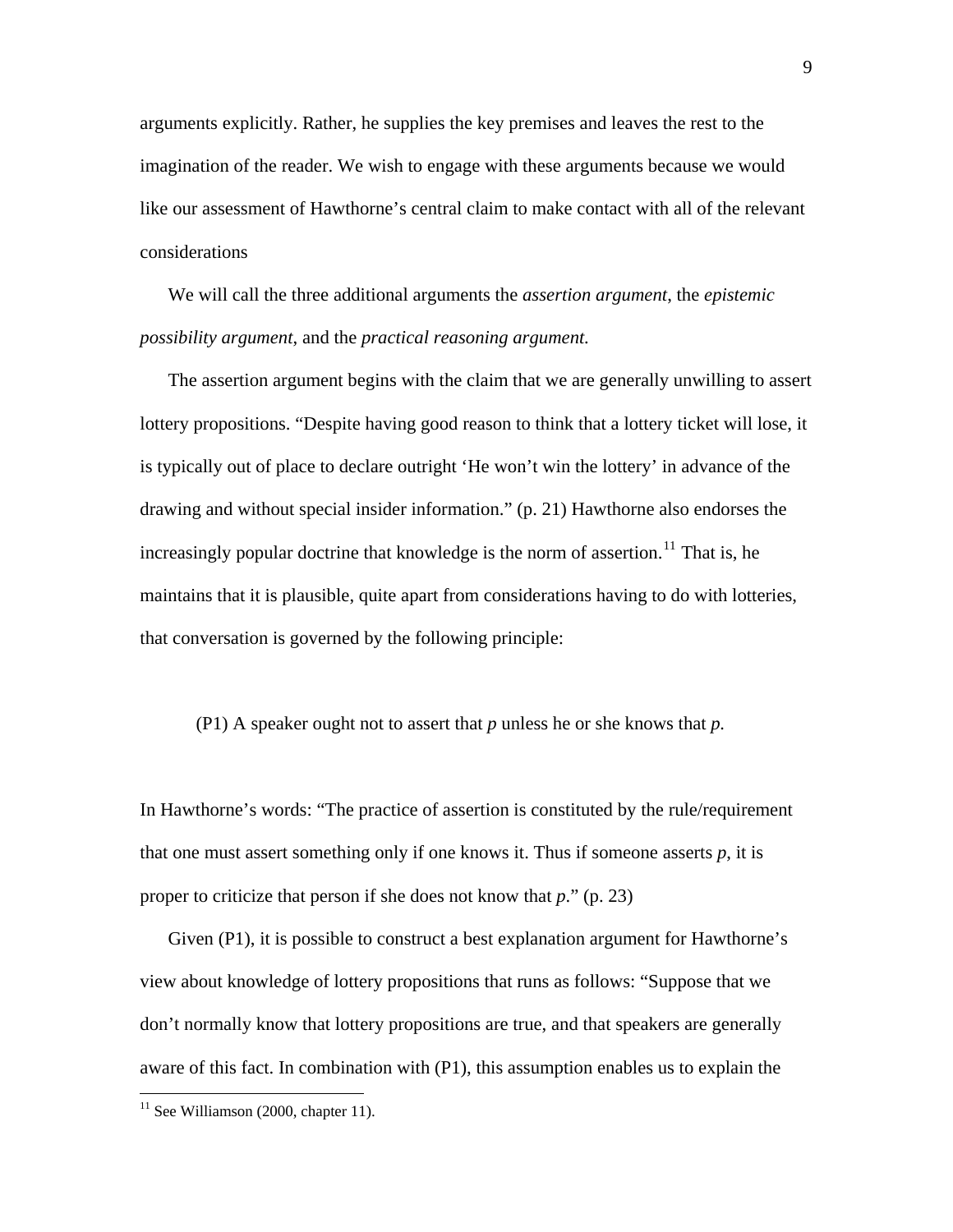fact that speakers are not normally inclined to assert lottery propositions: they don't assert lottery propositions because they recognize that they don't know that the propositions are true. Thus, the assumption that we don't know lottery propositions enables an explanation of a considerable body of data. Moreover, it is the best explanation, since other explanations can be shown independently to be inadequate." (Hawthorne does in fact consider two other explanations critically. Both are based on Gricean maxims.)

 We turn now to the epistemic possibility argument. Hawthorne shares the familiar view that there is a connection between epistemic possibility and knowledge that can be expressed as follows:

(P2) It is possible that *p* for S at t iff *p* is consistent with what S knows at t. (p. 26)

Now Hawthorne thinks that there is a use of "There is a chance that *p* is true" on which it is equivalent to "It is epistemically possible that *p.*" Because of this, he holds that (P2) has a companion that can be formulated as follows:

(P3) There is a chance of *p* for S at t iff *p* is consistent with what S knows at t. (p. 26)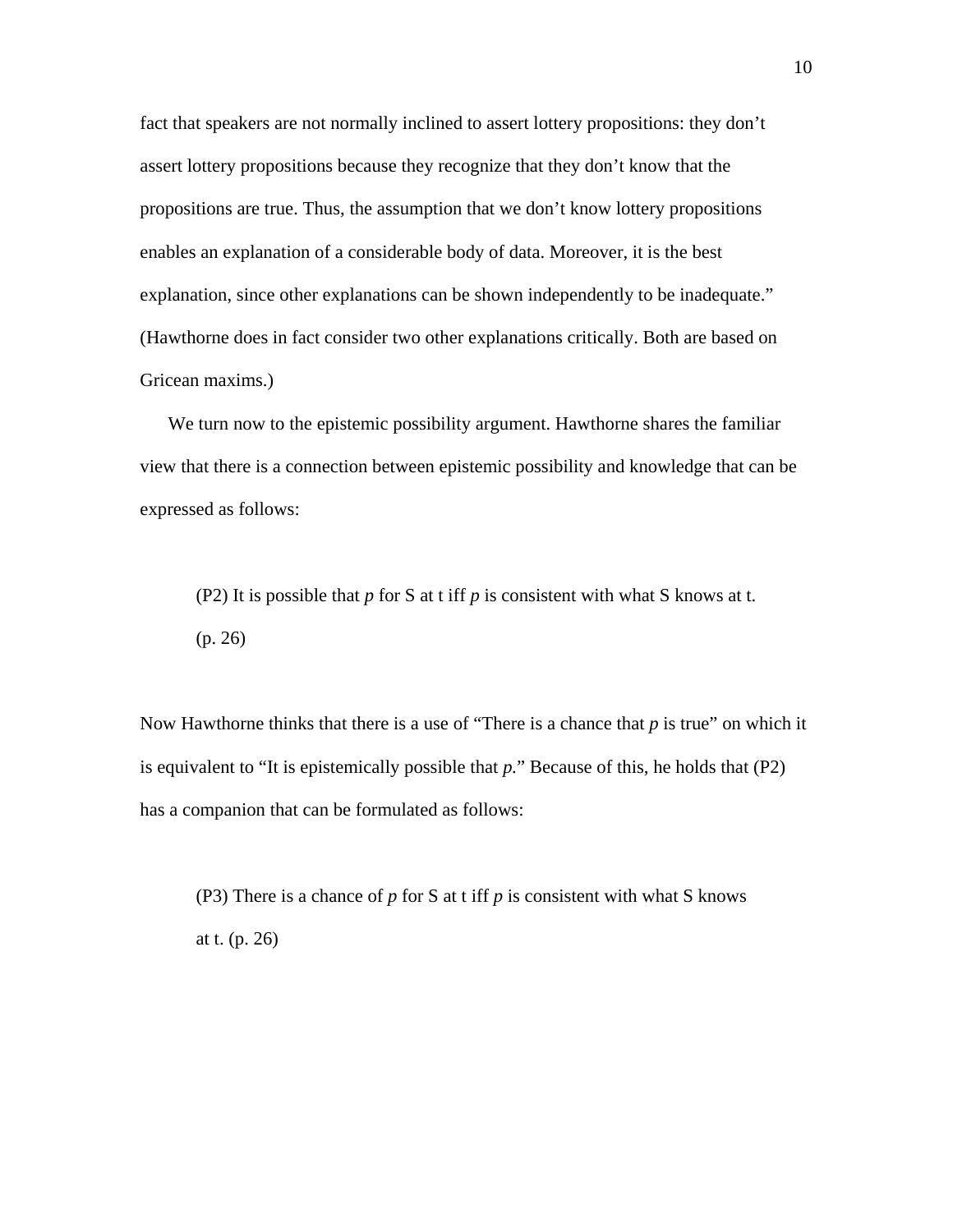In defense of these principles, Hawthorne claims that their validity is the best explanation of the fact that sentences of the form "I know that *p* but it is possible that not-*p*" and "I know that *p* but there is a chance that not-p" are not typically assertible.

 In view of (P3), it seems to be possible to reason as follows: "If S knows the lottery proposition that ticket #666 will lose, then, given (P3), it cannot be true that there is a chance for S that ticket #666 will win. But it is clear that there *is* a chance for S that ticket #666 will win. After all, we are assuming throughout that lottery beliefs are based on probabilistic reasoning. S knows the relevant probabilities, at least to an approximation, and therefore knows that there is a real though small chance that ticket #666 will win."

The practical reasoning argument is the most interesting of the three additional lines of thought. Hawthorne opens by claiming that it is normally inappropriate to use lottery propositions as premises in practical reasoning. He illustrates this claim by the following argument, which he quite rightly finds unacceptable:

The ticket is a loser.

So if I keep the ticket I will get nothing. But if I sell the ticket, I will get a penny.

So I'd better sell the ticket.

Intuitively, he says, this argument is absurd *because* it uses a lottery proposition as a premise.

 Having made this initial claim, Hawthorne goes on to endorse the view that knowledge is the norm of practical reasoning. He spells this view out in terms of the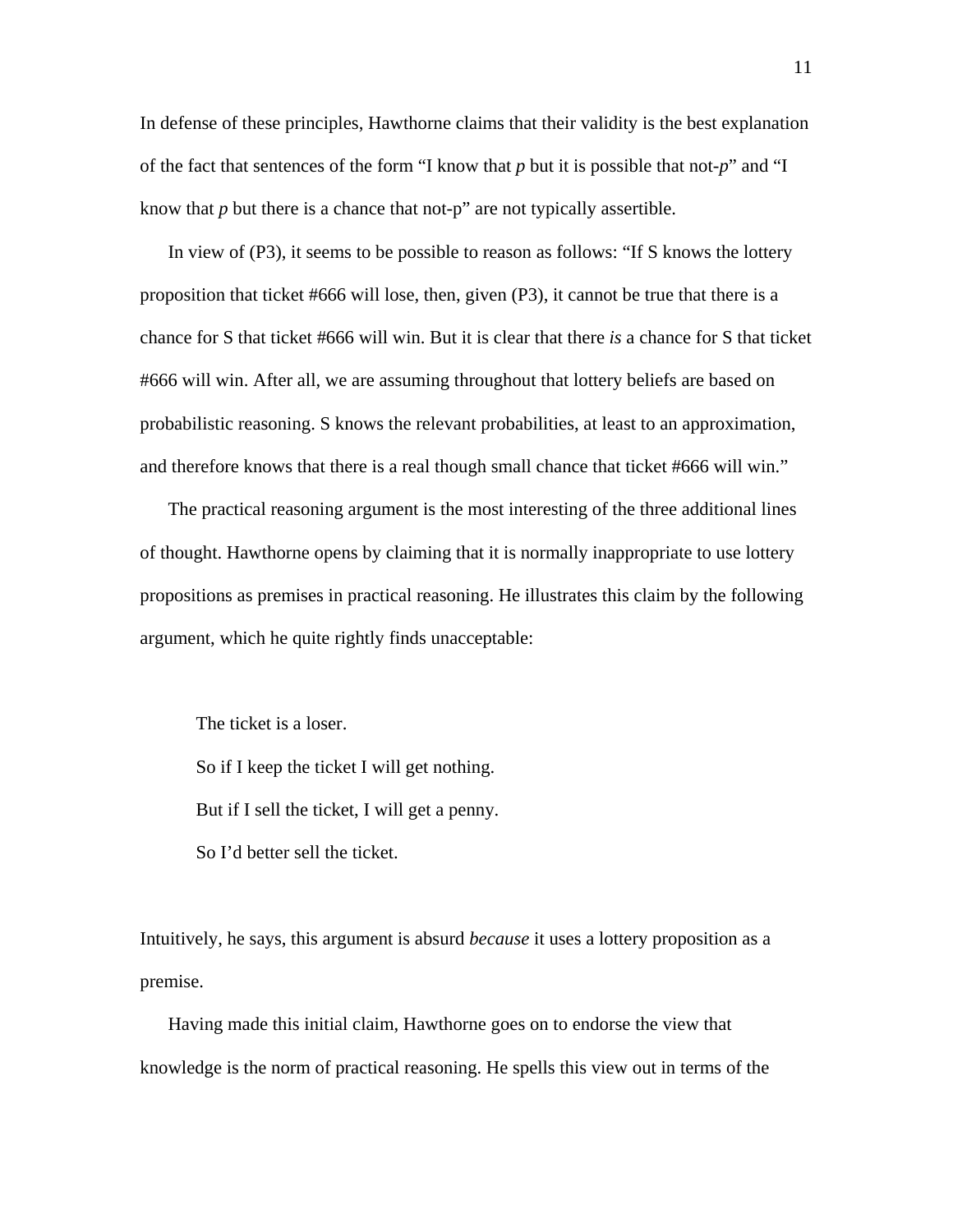following principles, which he takes to be plausible independently of considerations having to do with lotteries:

(P4) If one knows that *p,* then it is acceptable to use the proposition that *p*  as a premise in one's practical reasoning – i.e*.*, in one's deliberations about how to act. (p. 30)

(P5) If one doesn't know that *p,* then it is not acceptable to use the proposition that *p* as a premise in one's practical reasoning. (p. 30)

In combination with Hawthorne's initial claim, these principles lead to two independent but closely related arguments for the conclusion that we cannot normally be said to know that lottery propositions are true.

 The first argument is quite simple. It proceeds directly from the initial claim and (P4) to the desired conclusion. It is deductively valid.

 The second argument has the form of an inference to the best explanation. If we assume that we do not normally know lottery propositions to be true, we can explain the unacceptability of the forgoing argument about selling one's lottery ticket by appealing to (P5). That this explanation is better than alternatives is shown by the fact that it accords with our intuitions about what is wrong with the argument: "It is clear that if one asks ordinary folk why such reasoning is unacceptable, they will respond by pointing out that the first premise is not known to be true." (pp. 29–30)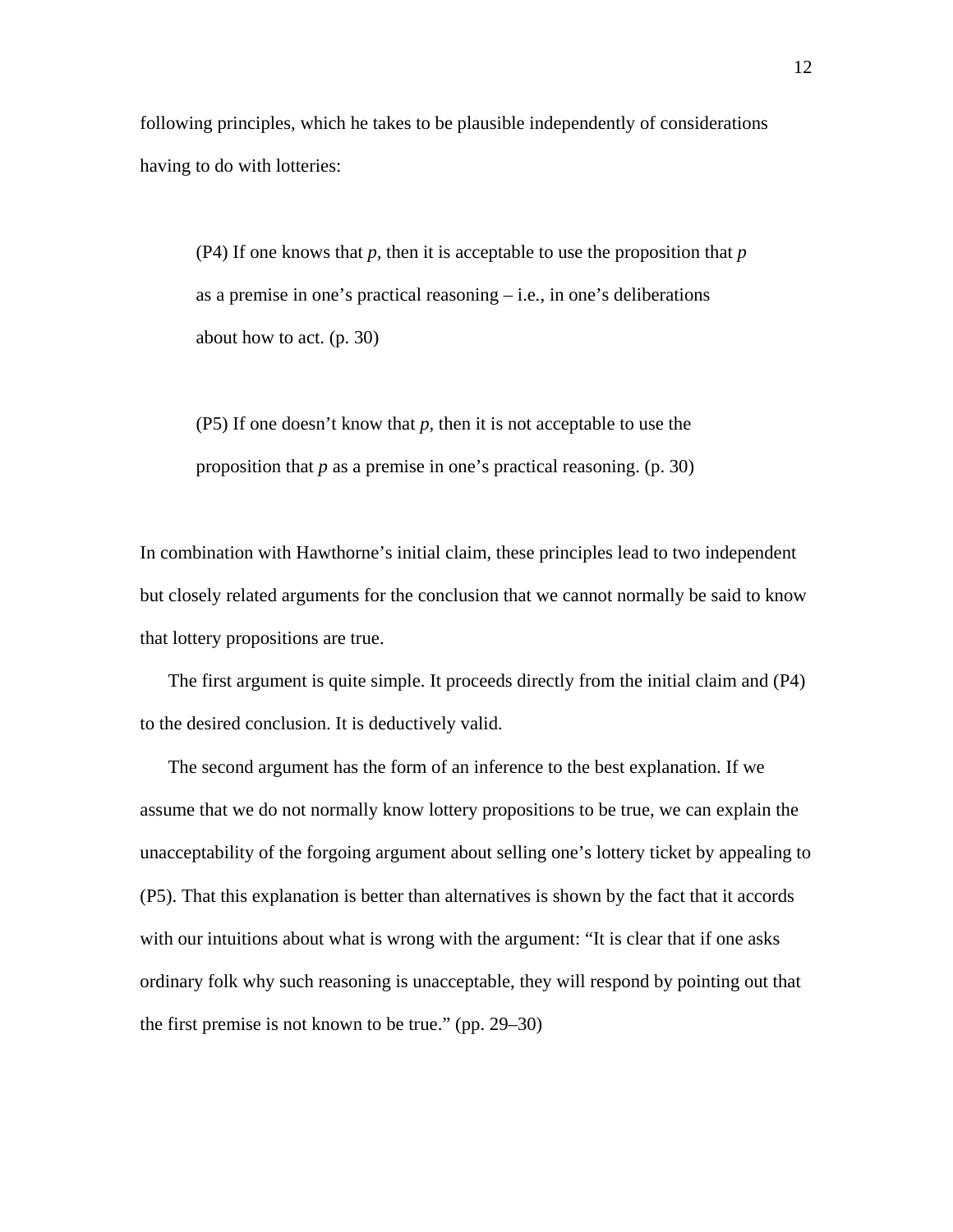We turn now to the task of assessing these arguments. We will try to show that they all have disabling flaws.

 We begin by observing that the first premise of the assertion argument, the claim that a speaker must know that *p* in order to have a conversational entitlement to assert that *p*, appears to have counterexamples. If a speaker has good reason to believe that *p* at the time of the assertion, then the speaker is not usually subject to rational criticism even if it turns out that *p* is false. That is to say, as far as we can see, there is no practice of criticizing such speakers for having spoken inappropriately, or for having exceeded the bounds of conversational entitlement. The falsity of *p* prevents agents from knowing *p*, but it does not by itself undermine entitlements to assert *p.* Similarly, it seems that it is conversationally quite appropriate for someone who has good evidence for *p* to assert that *p*, even if, unbeknownst to him, there are Gettier factors that prevent his justified belief from counting as knowledge. $^{12}$  $^{12}$  $^{12}$ 

 In proposing that knowledge is the norm of assertion, Hawthorne is in effect endorsing (P1):

(P1) A speaker ought not to assert that *p* unless he or she knows that *p.*

The forgoing considerations suggest that (P1) is incorrect. It is not immediately clear what should be adopted in place of (P1). It is worth noting, however, that it is easy to find

 $\overline{a}$ 

13

<span id="page-12-0"></span> $12$  See Kvanvig (forthcoming) for a similar objection.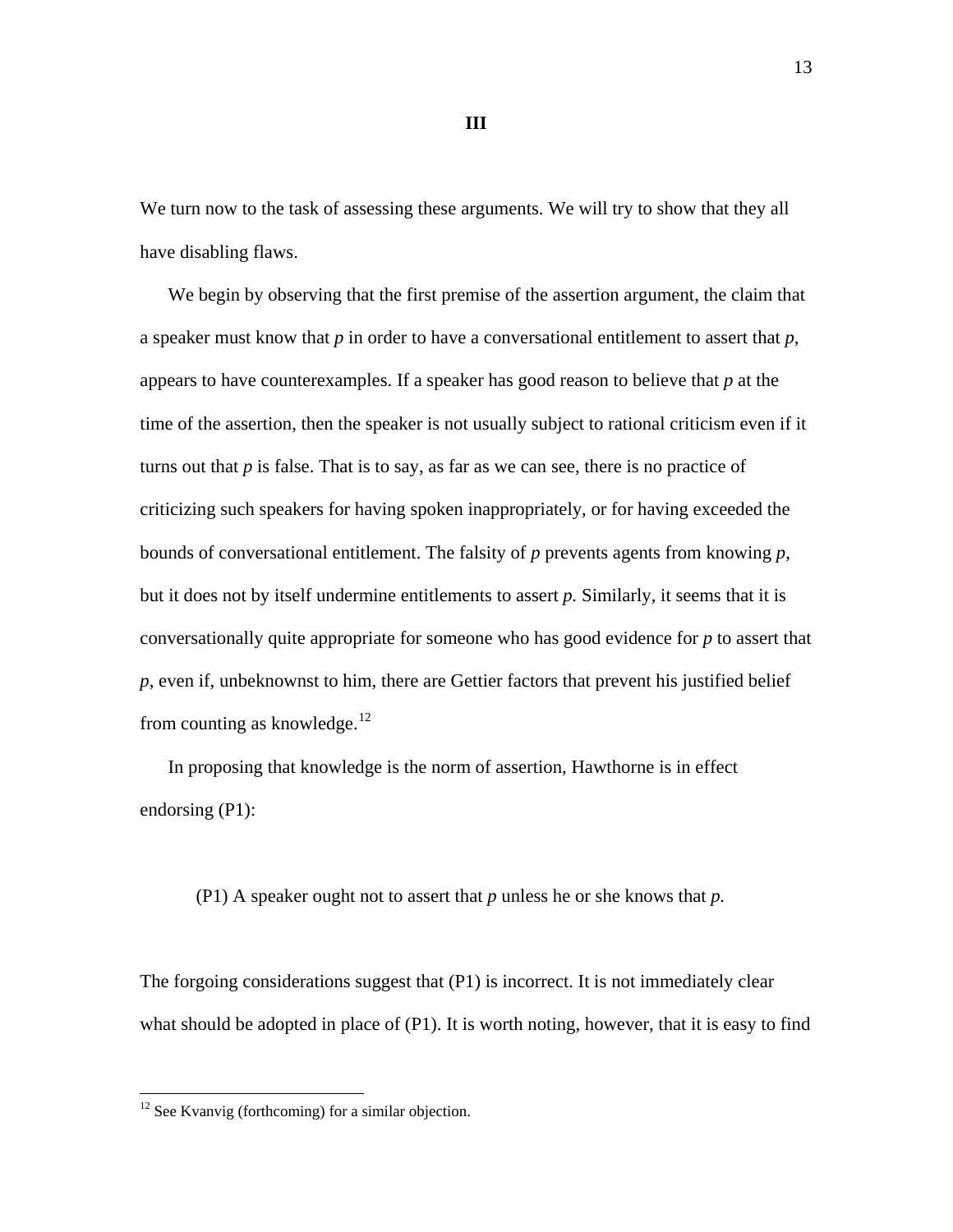a principle that is at least immune to counterexamples of the forgoing sort. This is true, for example, of  $(P1^*)$ :

(P1\*) A speaker ought not to assert *p* unless he or she believes *p* and is justified in so believing.

We do not wish to suggest that  $(P1^*)$  is the whole truth about assertion, or even that it is wholly true. We think any account of assertion that must incorporate a number of diverse components. We cite it only to underscore the point that it is easy to accommodate the counterexamples to  $(P1)$ . There is no need to try to "save"  $(P1)$  by resorting to heroic measures.

 Our objection to the assertion argument is an obvious one, and it seems likely that Hawthorne is aware of it. He is probably presupposing the response to the objection that is presented in Williamson's *Knowledge and its Limits*, a book that Hawthorne cites as an inspiration for his own treatment of assertion. (p. 21) Williamson acknowledges that we generally refrain from criticizing speakers who assert propositions that they do not know, provided that they are justified in believing that the propositions are true, but he tries to explain this fact in a way that is ultimately consistent with the knowledge account of assertion. In giving this explanation, he begins by observing that a speaker who is justified in believing a proposition is generally (though not always) justified in believing that he knows the proposition. In view of this fact, Williamson claims, it is generally appropriate to see speakers as *trying* to conform to the norm linking assertion to knowledge, and as therefore deserving to be treated with indulgence when they fail. That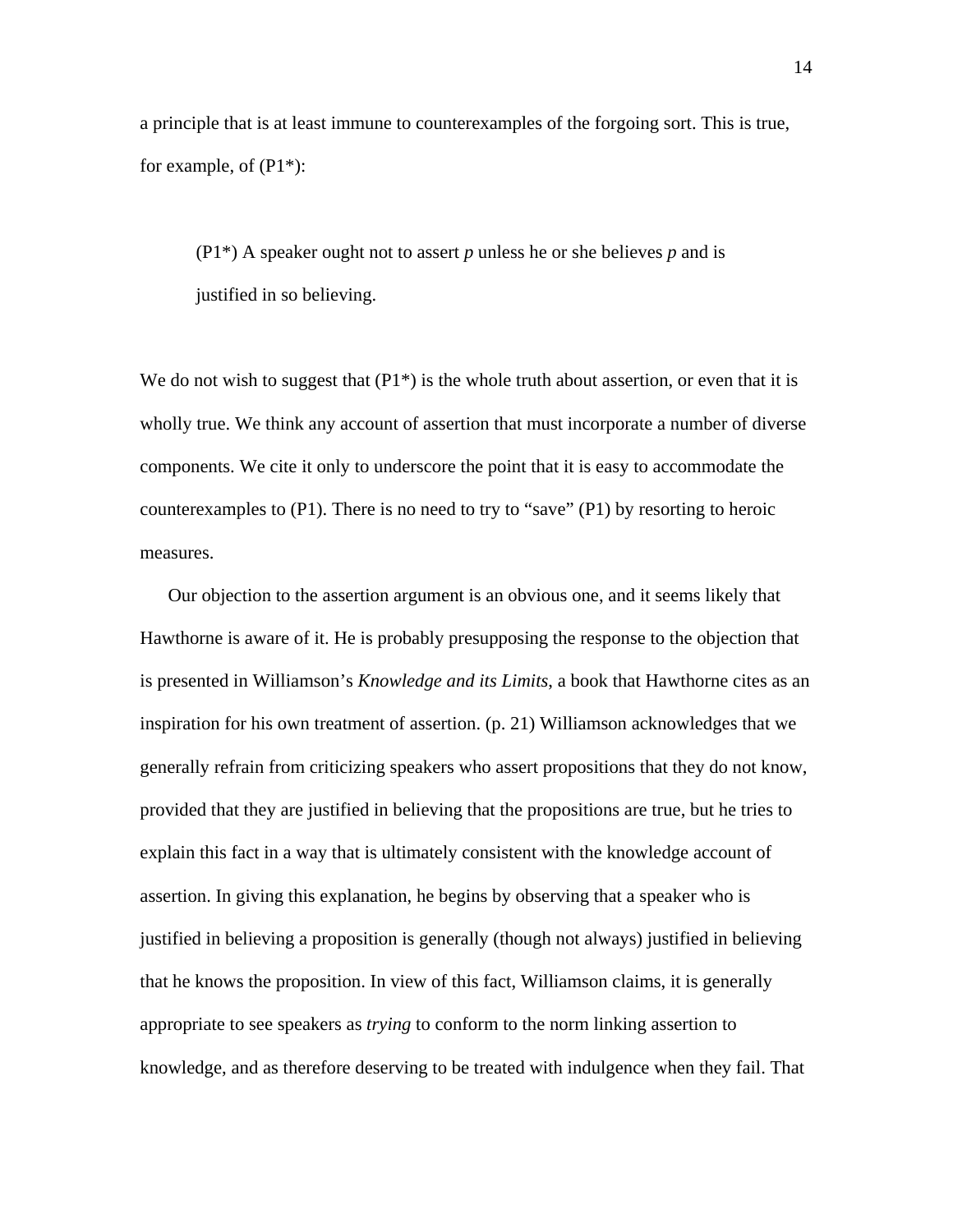is to say, it generally makes sense for us to *excuse* speakers who fail to conform to the norm. This is the core of Williamson's explanation. But he tries to buttress it by pointing out that it is often our way to allow minor violations of norms to go unpenalized. We tend to reserve criticism for violations that are particularly salient or particularly serious. "[T]he knowledge account does not imply that asserting *p* without knowing *p* is a terrible crime. We are often quite relaxed about breaches of the rules of a game which we are playing. If the most flagrant and most serious breaches are penalized, the rest may do little harm $^{\cdot,13}$  $^{\cdot,13}$  $^{\cdot,13}$ 

 Williamson's defense of the knowledge account is ingenious, but we feel that it falls short of success. A practice that involves a rule linking assertion to knowledge but allows minor violations of the rule is more complex than a practice that is based on a less demanding rule, such as the foregoing rule linking assertion to justified belief. In a practice of the former sort there will have to be a convention allowing excuses together with one or more rules specifying the gravity of various forms of infraction. Moreover, each participant in such a practice will have to keep track of the various psychological and epistemic factors that determine whether particular infractions should be excused. Thus, insofar as there is a distinction to be drawn between being justified in believing a proposition and being justified in believing that one knows a proposition, participants will have to discriminate between these two states in assessing the performance of speakers. And they will also have to assess the gravity of infractions. In view of these considerations, the justified belief account of assertion enjoys a *prima facie* advantage over the knowledge account. It is significantly simpler.

<span id="page-14-0"></span> $13$  Williamson (2000, p. 258).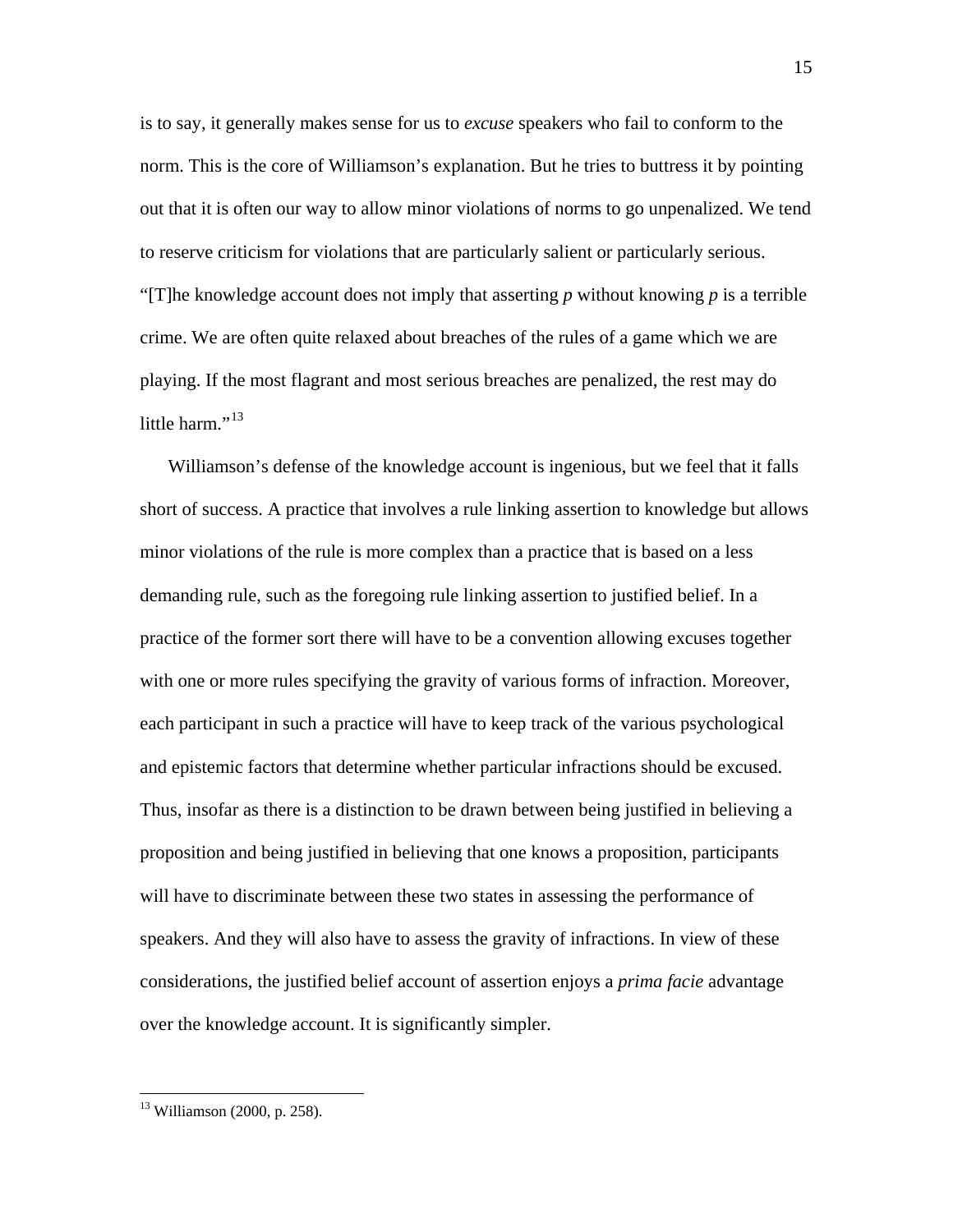Why then are Williamson and Hawthorne so taken with the knowledge account? As far as we can determine, they are moved largely or even entirely by two considerations. First, they believe that the knowledge account provides the best explanation of a certain variant of Moore's Paradox – that is, of the fact that it would be odd or "paradoxical" for someone to assert a proposition of the form "*p* but I don't know that  $p$ ."<sup>[14](#page-15-0)</sup> Second, they think (i) that speakers are generally unwilling to assert lottery propositions, and (ii) that the knowledge account provides the best explanation of this fact.<sup>[15](#page-15-1)</sup>

 We have strong reservations about this rationale. The knowledge account is not the only explanation of the Moorean Paradox. There are other, competing explanations that are at least as plausible.<sup>[16](#page-15-2)</sup> Moreover, while (i) receives a certain amount of support from

<span id="page-15-0"></span> $14$  Williamson (2000, p. 253).

<span id="page-15-2"></span><span id="page-15-1"></span><sup>&</sup>lt;sup>15</sup> See Williamson (2000, p. 249) and Hawthorne (2004, pp. 21–23). The second motivation might seem problematic in the current context. The fact that we don't know lottery propositions is supposed to gain support from the knowledge account of assertion. How can it also be used to support the knowledge account? The answer is that Williamson and Hawthorne should be seen as providing a complex explanation for our (alleged) unwillingness to assert lottery propositions. The explanation is the conjunction of the knowledge account and the hypothesis that speakers are aware that they do not know lottery propositions.<br><sup>16</sup> For instance, it is possible to explain the inappropriateness of asserting "*p* but I don't know that *p*" usin principle (P1\*), which appeals to justified belief rather than knowledge. Suppose it is true that one ought not to assert a proposition unless one believes the proposition and one is fully justified in believing it. Suppose also that a certain speaker, Max, believes and is fully justified in believing the first conjunct of "*p* but I don't know that *p*." Will Max also believe and be fully justified in believing the second conjunct? For this to be true, it would have to be true that Max believes and is justified in believing at least one of the following four propositions: (i) Max does not believe that  $p$ ; (ii) it is not true that  $p$ ; (iii) Max is not justified in believing that *p*; and (iv) Max fails to satisfy the Gettier condition with respect to *p*. (Here of course we are assuming the standard theory of knowledge.) Could it be true that Max believes (i) and is justified in so believing? This is extremely unlikely. By hypothesis, Max believes that *p*. Given this hypothesis, it is very unlikely that Max believes (i) and is justified in believing it. Our assumptions also make it unlikely that Max believes (ii) and is justified in believing it. We have assumed that Max believes *p* and is justified in believing *p*. Given this assumption, it is much more likely that Max believes and is justified in believing that *p* is true than that he believes and is justified in believing that *p* is false. Further, as reflection shows, our assumptions also make it extremely unlikely that Max believes and is justified in believing (iii). What about (iv)? Well, if Max believed that he failed to satisfy the Gettier condition, and was justified in so believing, then he would not be fully justified in believing that *p*, which by hypothesis he is. To see this, observe that if one believes that he is in a Gettier situation with respect to a certain proposition, then he believes that special factors are present which prevent his *prima facie* justification for believing the proposition from being a satisfactory guide to truth. The latter belief is a defeater for one's *prima facie* justification for believing the proposition, so it precludes one's having a full or all-things-considered justification for believing it.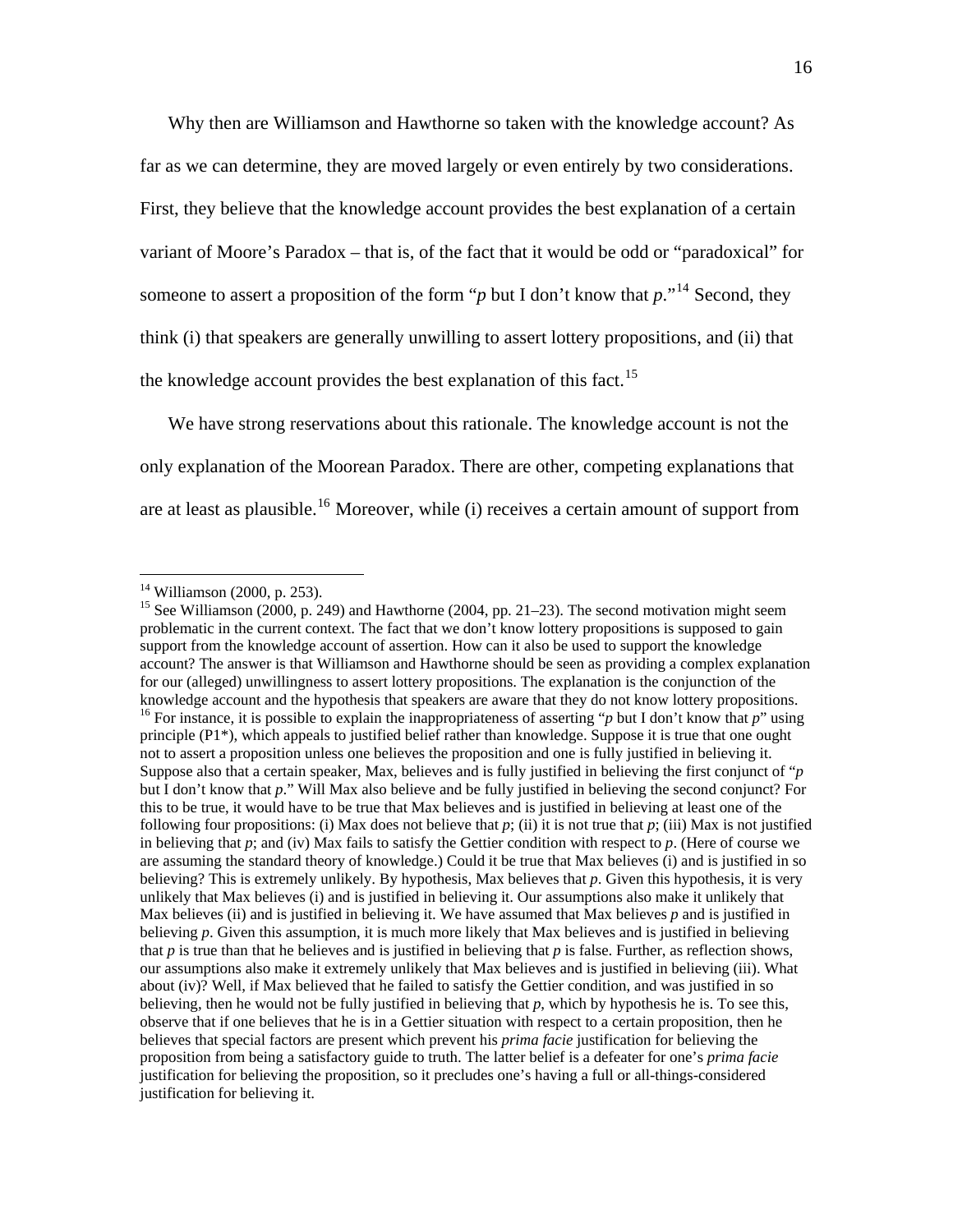the data involving assertion, there is a large range of data that it fails to accommodate. It is often entirely appropriate to assert a lottery proposition.

 In particular, there are many contexts in which it is entirely appropriate for agents to assert that particular lottery tickets will lose. It is also appropriate in such contexts for agents to assert that they *know* that particular tickets will lose. Suppose, for example, that Dan is trying to figure out whether he can afford to buy a sailboat. Dan might say, "Well, I have a lottery ticket. I *might* win the lottery. So I'd better factor that possibility in somewhere." Here it seems entirely reasonable for Dan's friend Jerry to respond as follows: "Get serious. We both know that you're not going to win the lottery. You should just forget about that possibility." It is clear that conversations of this sort happen all the time. $17$ 

 It appears, then, that the assertion argument is problematic. It is based on an account of assertion that is *prima facie* incompatible with a large array of data. To be sure, as Williamson has shown, there is a way of qualifying the account so as to accommodate this data; but Williamson's proposal incurs substantial theoretical costs. Further, the knowledge account of assertion has very little positive motivation. As far as we can determine, its primary support comes from a version of Moore's Paradox and the perception that speakers are reluctant to assert lottery propositions. But there are other accounts of assertion that can claim support from Moore's Paradox, and the perception

To summarize: The justified belief account of assertion implies that Max must satisfy a belief condition and a justification condition with respect to *p* in order to be entitled to assert "*p* but I don't know that *p*." It also implies that he must satisfy a belief condition and a justification condition with respect to "I don't know that *p*" in order to be entitled to assert this proposition. It appears, however, that if Max satisfies these conditions with respect to the first conjunct of "*p* but I don't know that *p*," he will almost certainly fail to satisfy them with respect to the second conjunct. This explains the inappropriateness of asserting the proposition.

<span id="page-16-0"></span> $17$  Indeed, Hawthorne presents a case of this sort. (p. 84)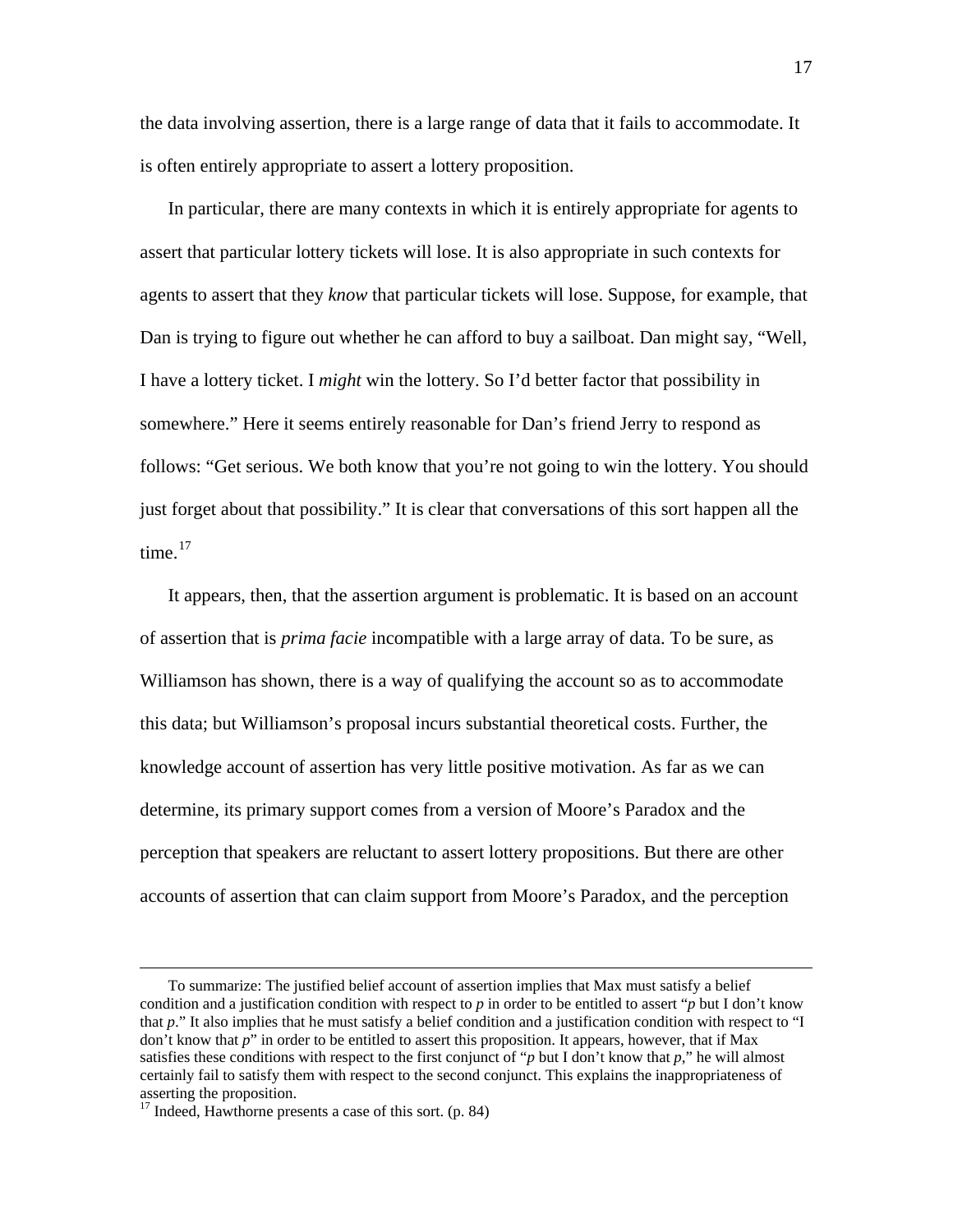concerning lottery propositions is only partially correct. There are plenty of occasions on which speakers find it entirely natural and appropriate to assert lottery propositions.

 By themselves, these considerations do not amount to a knockdown objection to the knowledge account, nor to a decisive reason for rejecting the assertion argument. Perhaps it is possible to accommodate the complexities in the data involving lottery propositions by introducing additional qualifications. It is clear, however, that the foregoing considerations provide reasons for being dissatisfied with the knowledge account, and for hoping that it is possible to provide a better explanation of the data involving assertion. In fact, we think that it is possible to do better. With a view to make this plausible, we will propose a new account of assertion – an account that explains the comparatively simple conversational data involving ordinary propositions, and that also does a better job than the knowledge account of explaining the complex conversational data involving lottery propositions. We begin the process of formulating this account in the next section.

### **IV**

If agents are often willing to assert lottery propositions, why does it seem otherwise to Williamson and Hawthorne? Perhaps it seems otherwise because there is a type of situation in which it is clearly inappropriate to give the advice that Jerry gives in the foregoing sailboat example. Situations of this sort are by no means the norm; but they are familiar to everyone, and they have a certain salience. We will describe these situations in the present section, and will also offer the beginnings of an argument that they are best explained in terms of a Gricean principle governing the flow of information. Our Gricean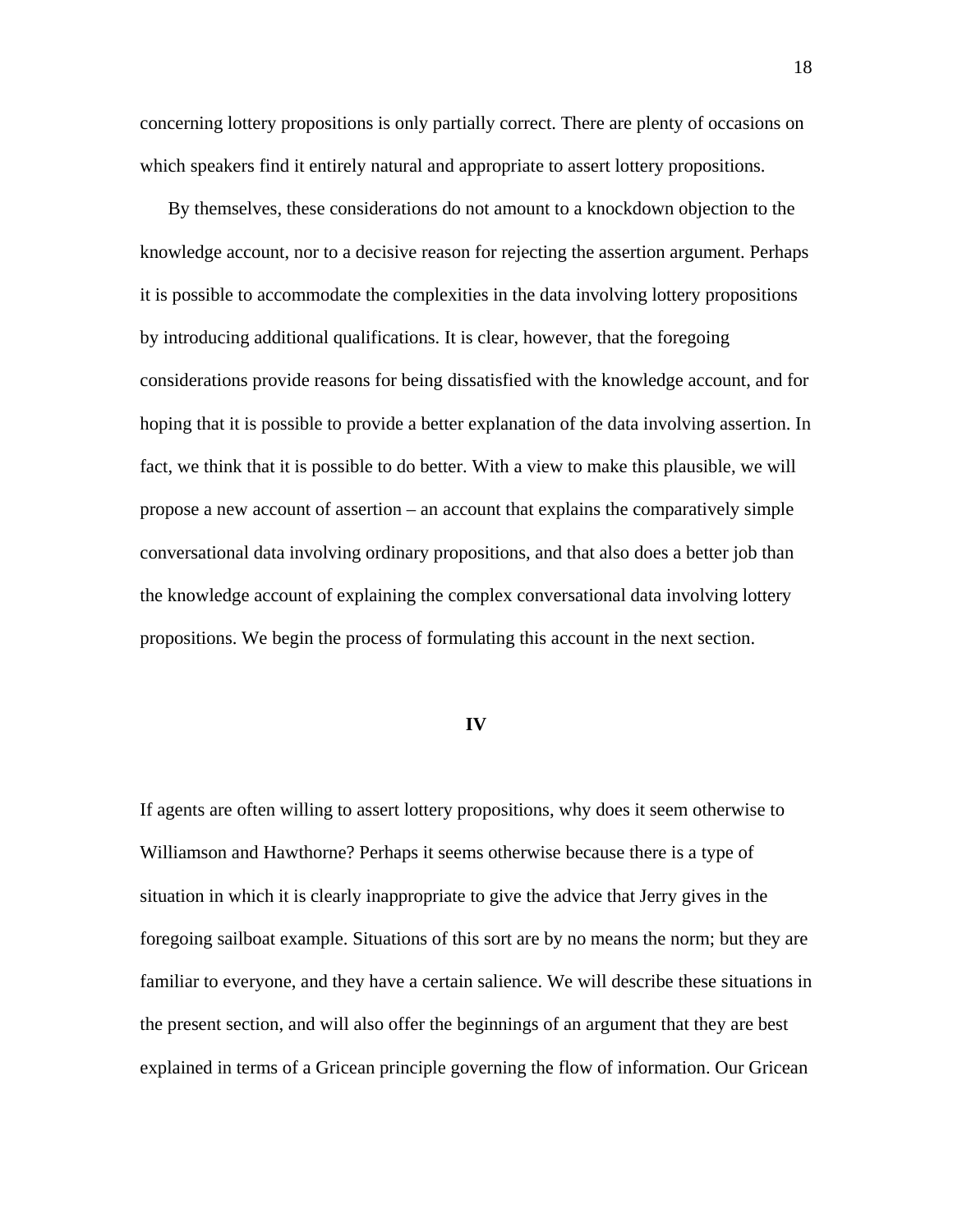explanation is incompatible with the explanation favored by Williamson and Hawthorne, which is of course based on the knowledge account of assertion. Accordingly, we see our Gricean explanation as driving the final nail into the coffin of the knowledge account.

The situations we have in mind arise when an agent  $A_1$  is involved conversationally with an agent  $A_2$  who is considering a course of action that might lead to a considerable gain or a considerable loss, depending on whether a certain lottery proposition is true. Suppose, for example, that Carol is wondering whether to assert that Mary's lottery ticket will lose, and suppose also that Mary is trying to decide whether to hold onto the ticket or to sell it to a third party for a penny. In this case, Carol would very likely refrain from asserting the proposition, even though she has, and recognizes that she has, an excellent reason for believing that the proposition is true. The reason for this reluctance, we submit, is the Gricean principle that when one asserts that *p,* one thereby implicates one's belief that the proposition that *p* is more relevant to the audience's informational needs than any of the other propositions that one is justified in believing.<sup>[18](#page-18-0)</sup> Thus, if Carol were to assert the proposition that Mary's ticket will lose, she would be implicating that she believes that this proposition is more relevant to Mary's present informational needs than any other proposition about Mary's ticket that she believes, such as the proposition that there is a very small but nonetheless positive probability that Mary's ticket will win. In fact, however, as we will explain in detail later on, the latter proposition is much more relevant to Mary's present informational needs than the former proposition, because it is the latter proposition that she should be using as a premise in deliberating about whether to hang onto her ticket or sell it for a penny. It can be assumed that Carol is aware of the

<span id="page-18-0"></span> $18$ <sup>18</sup> This principle is not one that Grice put forward, though it fits well with his general view of conversation as a cooperative enterprise. It also has affinities with his maxim of relevance. See Grice (1975).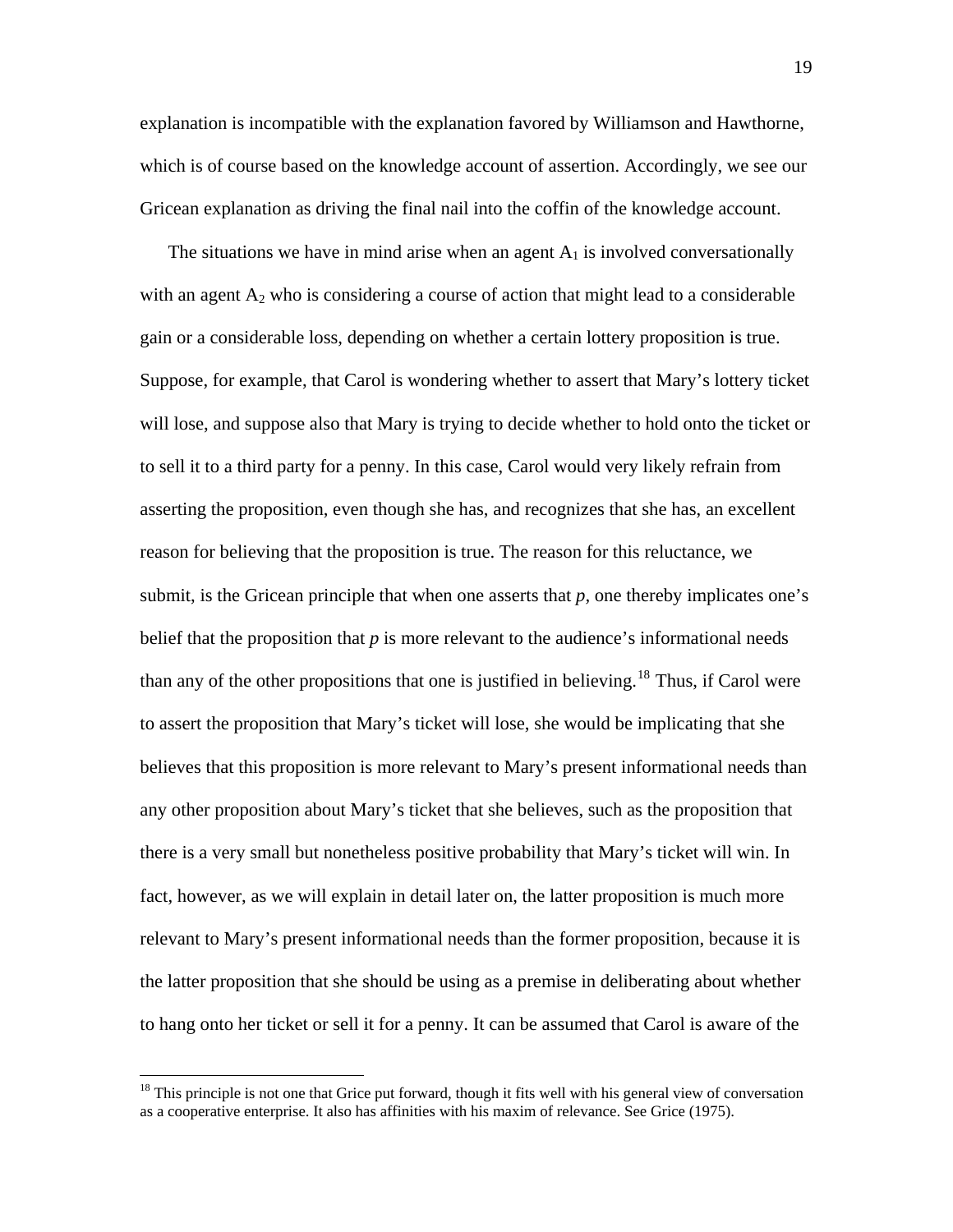nature of Mary's current deliberations. By the same token, it can be assumed that she is aware that the proposition that there is a very small probability that her ticket will win is more relevant to Mary's present informational needs than the proposition that her ticket will lose. Since she is aware of these things, she must also be aware that it would be misleading for her to say something that would implicate that her most relevant belief is the belief that Mary's ticket will lose.

 In section VII we will attempt to explain and justify our claim that it is the proposition that there is a very small probability that Mary's ticket will win, and not the proposition that the ticket will lose, that Mary should use as a premise in her practical deliberations, and also the attendant claim it is the former proposition that is most relevant to Mary's present informational needs. It is enough for our present purposes that the reader agree that *if* these claims are correct, then it would be inappropriate for Carol to assert the proposition that Mary's ticket will lose. We hope that we have made this conditional claim plausible.

### **V**

We turn now to the epistemic possibility argument. It can be formulated as follows:

*First premise*: For all *p,* S, and t, there is a chance of *p* for S at t iff *p* is consistent with what S knows at t.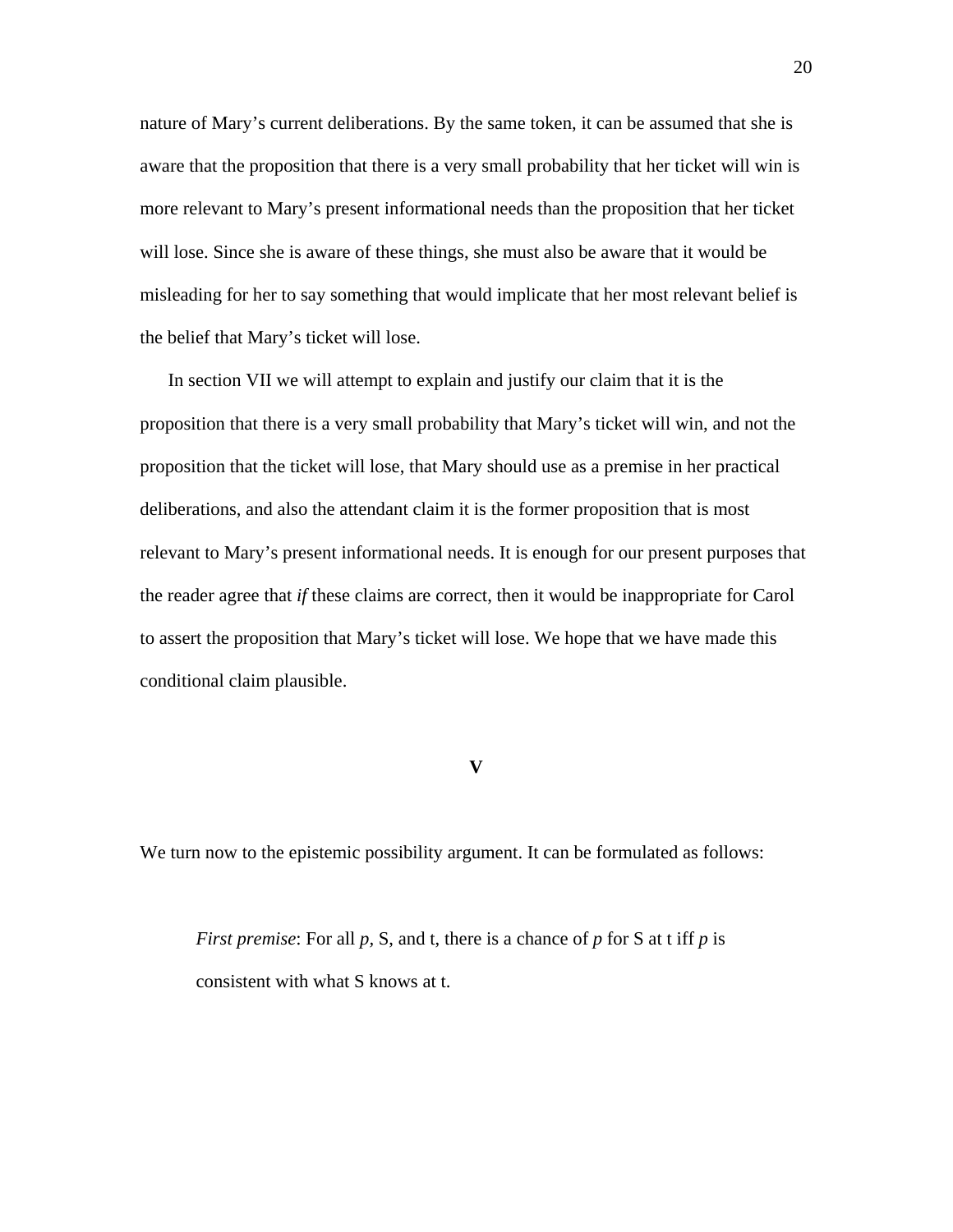*Second premise*: Where A is an agent, L is the proposition that A's lottery ticket will win, and T is a time prior to the drawing, there is a chance of L for A at T.

*Lemma*: Hence, L is consistent with what A knows at T.

*Third premise*: If L is consistent with what A knows at T, then A does not know not-L at T.

*Conclusion*: A does not know not-L at T. That is, A doesn't know that A's ticket will lose.

The second premise holds in virtue of A's being aware that there is one chance in ten million that the ticket will win.

 We claim that the argument is fallacious. To be specific, there is an equivocation on the word "chance." In our view, the first premise is a conceptual truth, a principle that holds because it is *constitutive* of the concept of there being a chance for an agent that a proposition is true. In other words, the relationship between the notion of epistemic possibility and the notion of knowledge is of the same sort as the relationship between the notion of logical possibility and the notion of logical necessity: they are interdefinable. Accordingly, the relevant notion of chance has no content over and above the notion of being logically consistent with a certain body of knowledge. It has no special connection either with the concept of the objective probability of an event or the subjective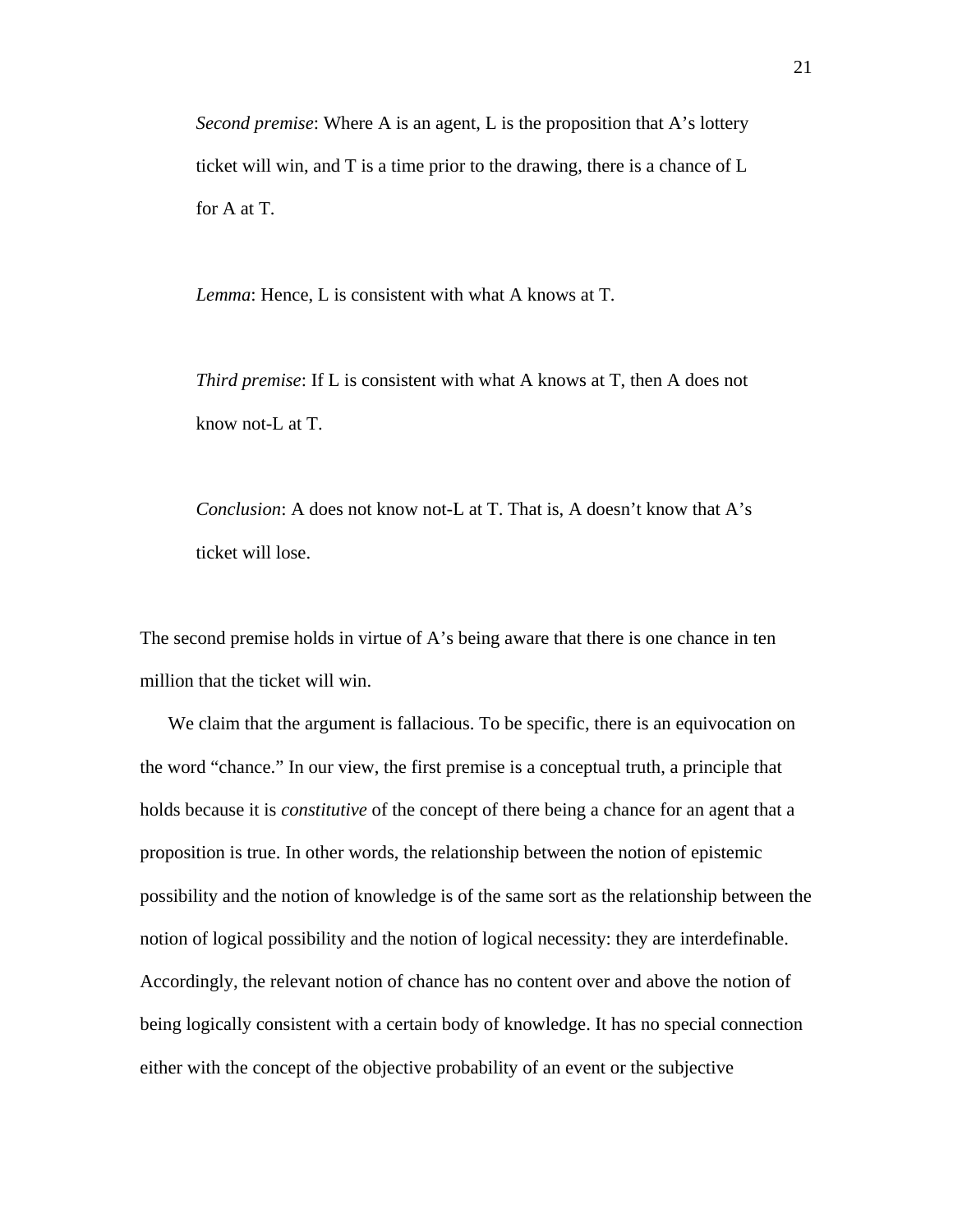probability of a proposition. On the other hand, "chance" has a quite different meaning in the second premise. As we observed a moment ago, the second premise holds in virtue of A's being aware of the objective probability that his ticket will win. The notion of chance here is an essentially probabilistic notion, a notion that has no special relationship with the notion of logical consistency or the notion of an agent's body of knowledge. It follows that the argument involves a fallacy of equivocation. The first and second premises lack the mutual relevance that is required for successful inference.

 Our rationale for viewing the argument in this way has two parts. First, in explaining the notion of chance that figures in the first premise, Hawthorne tells us that it comes to the same thing as the notion of epistemic possibility. Now as many authors have pointed out, it is extremely plausible that the notions of epistemic possibility and knowledge are interdefinable. In particular, whether a proposition is epistemically possible for an agent is a matter of whether the proposition is logically consistent with the agent's body of knowledge. In view of this, there is good reason to think that this concept has no essential relation either to the concept of objective probability or to the concept of subjective probability. Second, if the second premise of the epistemic possibility argument made use of the same concept of chance as the first premise, it would be necessary to know the composition of A's body of knowledge in order to determine whether the premise is true. More specifically, it would be necessary to know whether the negation of L is a component of A's body of knowledge. But this means, in effect, that it would be necessary to know whether the negation of L is known by A. Any claim to possess such knowledge would beg the question, for the point of the argument is to establish that A does not know that L is false.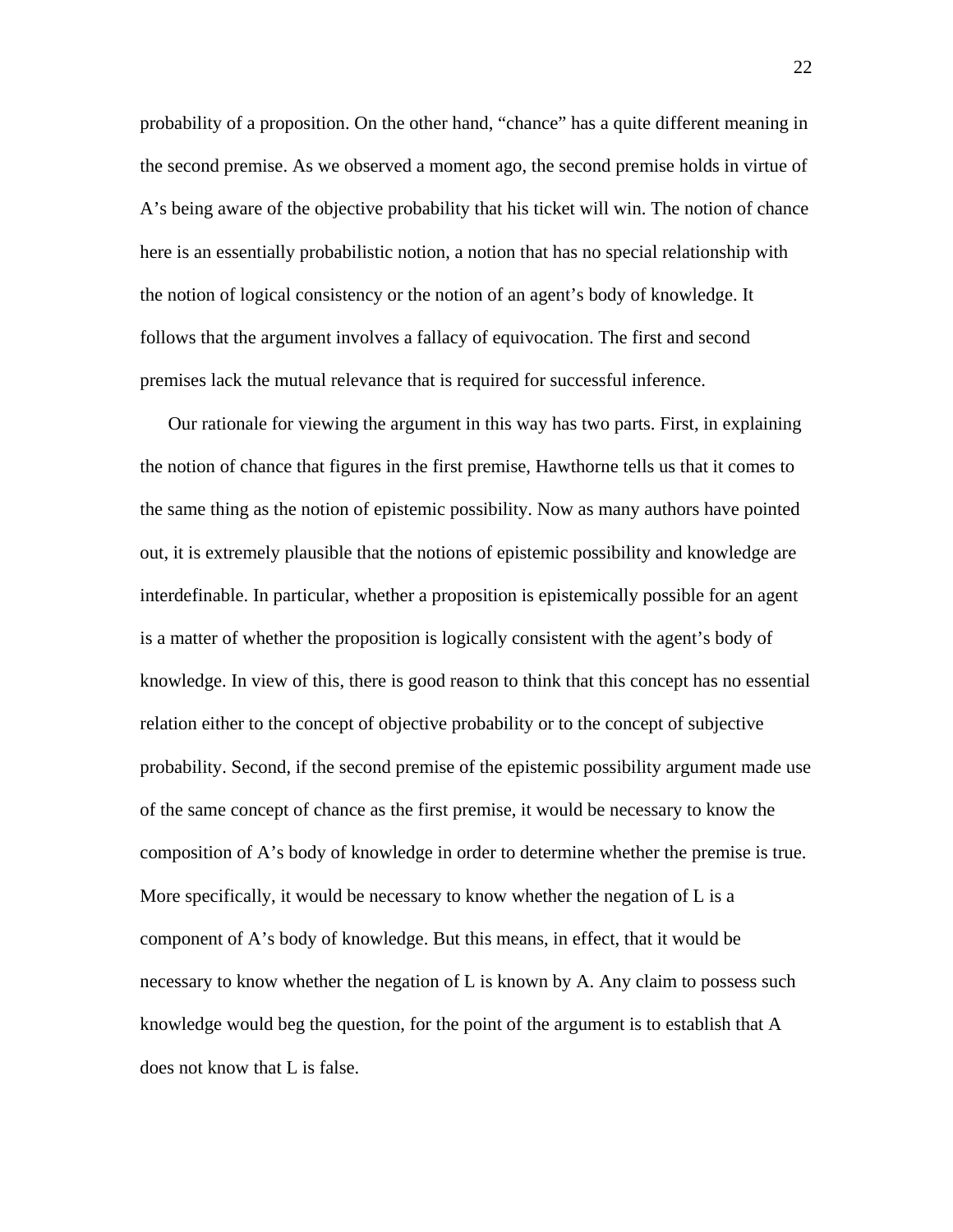Thus far our evaluation of the epistemic possibility argument has presupposed a rather simple picture of the notion of chance that figures in the first premise. According to this simple picture, the relevant notion of chance is definable in terms of the concept of knowledge and the concept of logical consistency. Reflection shows that this picture fails to capture the full complexity of the notion. The notion of chance that is definable in terms of knowledge is best seen as involving probability rather than logical consistency. That is to say, when we speak of a proposition as having a certain probability in relation to knowledge, what we mean is that the proposition has a certain conditional probability relative to the class of propositions that are known to be true.<sup>[19](#page-22-0)</sup> Now of course, when we are speaking of this form of probability, it is true to say that propositions that are known to be true have the highest degree of probability, and by the same token, it is true to say that the negations of these propositions have a probability of 0. Accordingly, when we have this form of probability in mind, it is inappropriate to assert a sentence of the form "S knows that *p* but there is a (non-zero) chance for S that not-*p*." But this should not blind us to the fact that it would be natural and appropriate to assert a sentence of the same form in circumstances in which it were clear that some other form of probability

<span id="page-22-0"></span><sup>&</sup>lt;sup>19</sup> It is natural to use the expression "epistemic probability" to stand for this form of probability; but this usage can lead to serious confusions, for it is also natural to use "epistemic probability" as a term for the degree of belief that it is *rational* for an agent to assign to a proposition. To repeat, the first form can be explained as the conditional probability of a proposition relative to the class of propositions that an agent knows to be true. The second form can be explained as the probability that a proposition possesses relative the *evidence* that an agent possesses. Unless one shares Williamson's view that an agent's evidence is identical with the class of propositions that the agent knows to be true, one will want to distinguish sharply between these two forms of probability. The term "epistemic" makes it hard to keep this distinction in view.

There are still other ways of using "epistemic probability." For instance, it can be used as a term for the degree to which an agent is *epistemically justified* in believing that *p*. This may or may not come to the same thing as using it to refer to rational degrees of belief.

In this paper we use the expression "epistemic probability" in a fourth way – as a term for whatever it is that we reason with when we reason with probabilities or degrees of belief.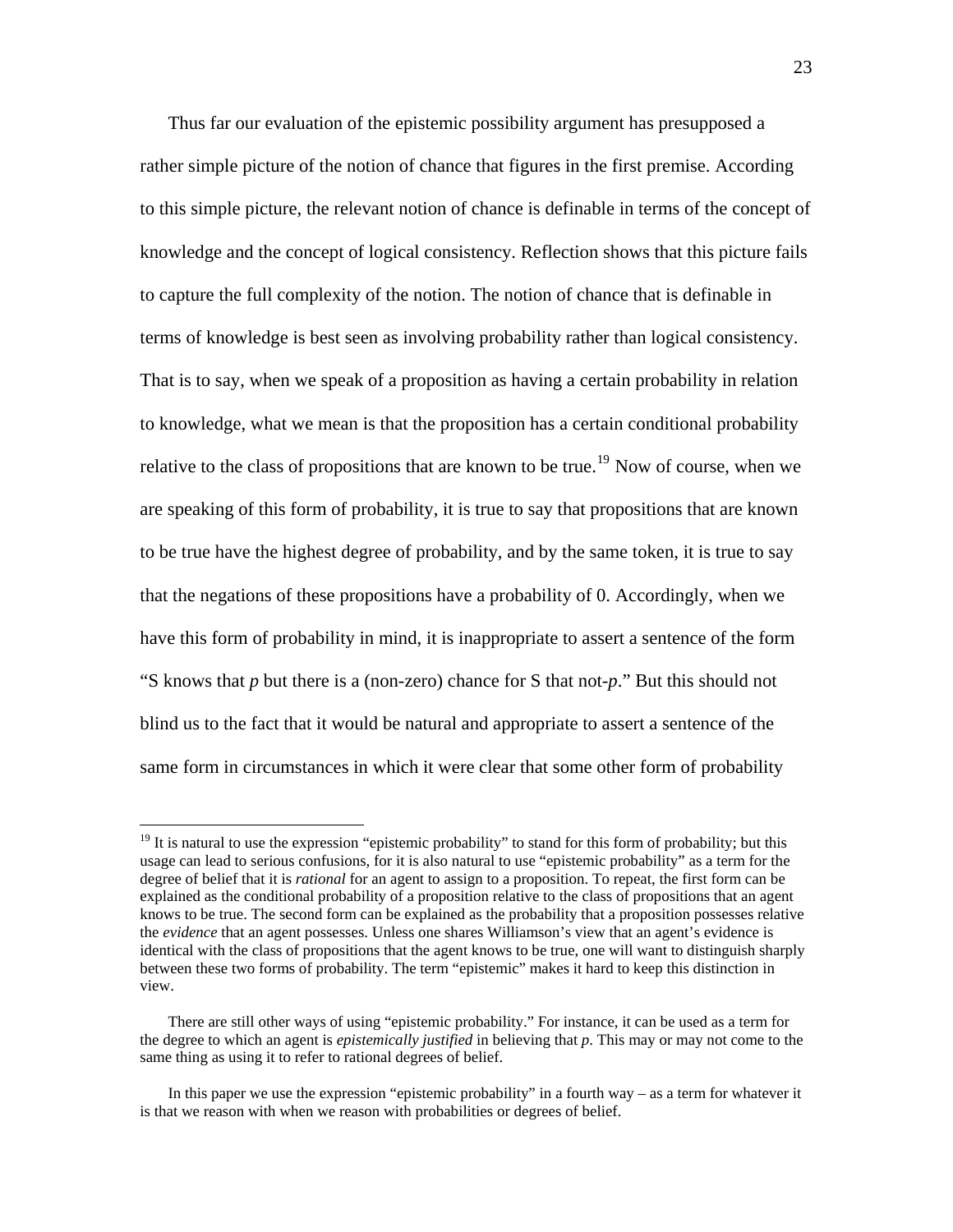was under discussion. For instance, it would be entirely appropriate to claim that S knows that  $p$  is true while acknowledging both that it is rational for S to assign a non-zero degree of belief to not-*p* and that not-*p* has a non-zero objective probability.<sup>[20](#page-23-0)</sup>

 To summarize: The epistemic possibility argument fails because it does not distinguish among the various forms of probability that are relevant to questions of knowledge.

### **VI**

The practical reasoning argument actually consists of two lines of thought. The first is a deductive argument with two premises. One premise is the claim that it is generally inappropriate to use lottery propositions as premises in practical reasoning. The other is (P4):

(P4) If one knows that *p*, then it is acceptable to use the proposition that *p*  as a premise in one's practical reasoning – i.e., in one's deliberations about how to act.

In combination, these premises entail that we generally lack knowledge of lottery propositions. The second line of thought is a best explanation argument. Its first premise is identical with that of the first line of thought. The second premise is (P5):

<span id="page-23-0"></span><sup>&</sup>lt;sup>20</sup> Indeed, it seems that it would be arrogant to assign the highest possible degree of belief to many of the propositions that we know.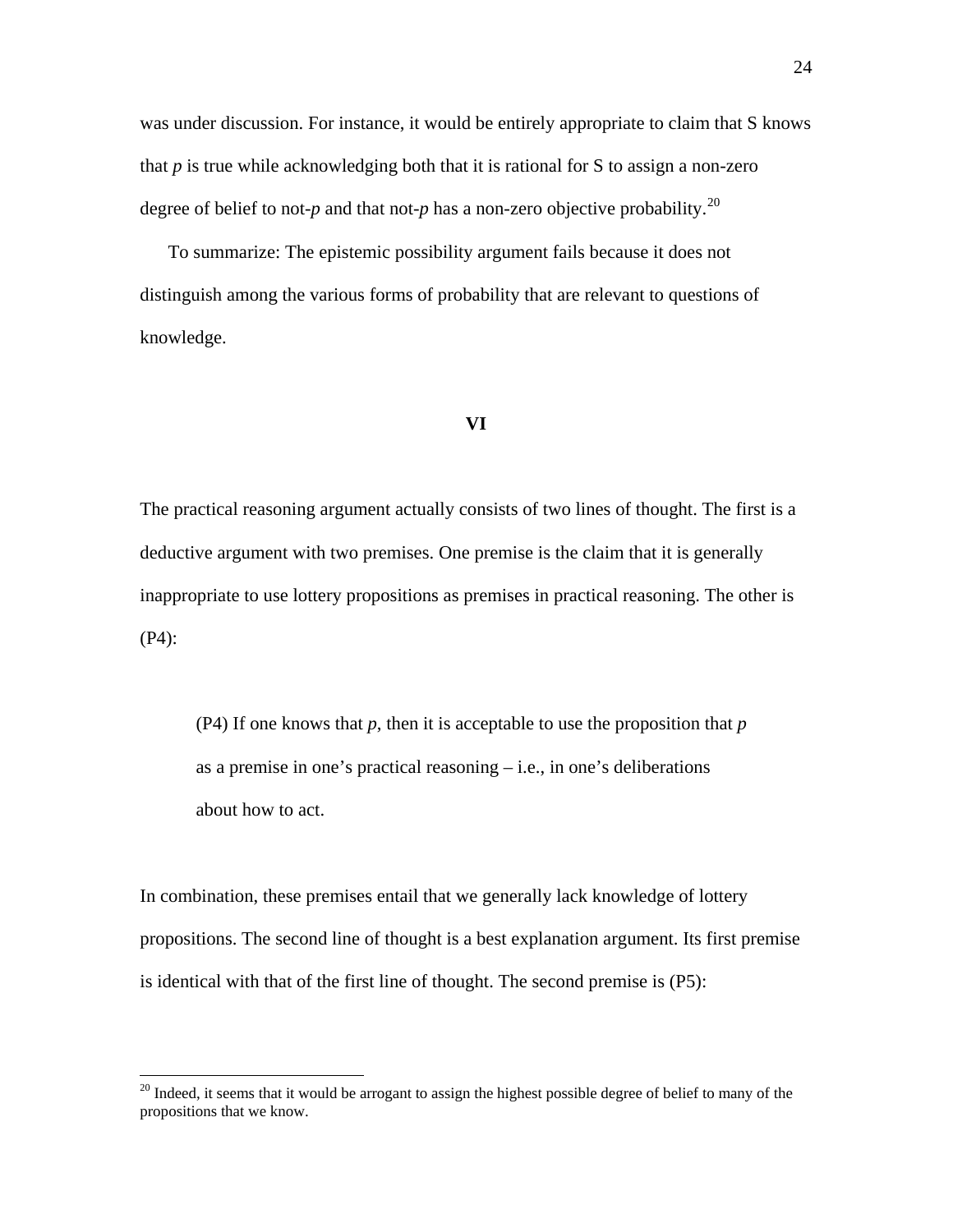(P5) If one doesn't know that *p,* then it is not acceptable to use the proposition that *p* as a premise in one's practical reasoning. (p. 30)

Once these two premises have been stated, we are invited to observe that it is possible to explain why it is generally inappropriate lottery propositions in practical reasoning by invoking (P5) and the hypothesis that it is generally impossible to know lottery propositions. We are also told that this explanation is superior to all competing explanations.

There are problems with the premises of both arguments.

 We have already considered a case, the sailboat example, in which an agent clearly has a right to use a lottery proposition in his practical reasoning. It would be easy to construct additional cases. Accordingly, the claim that serves as the first premise for both arguments is false. The claim enjoys a certain initial plausibility, so presumably some fraction of its content is correct. That is to say, there is presumably a circumscribed class of cases in which it is inappropriate to rely on lottery propositions in practical reasoning. But there is a significant range of cases in which just the opposite is true.

Moreover, it is clear that  $(P4)$  and  $(P5)$  are flawed. It is entirely possible for one to feel extremely confident that one knows a proposition while recognizing that it would be inappropriate to use the proposition as a premise in certain forms of practical reasoning. Suppose that Jill has excellent reason for holding that Jack is not in New York today – perhaps she saw someone who looks *exactly* like Jack on Benefit Street in Providence a short while ago, and the person in question responded to her wave with a broad smile of recognition. In these circumstances, Jill will feel that she has every right to claim that she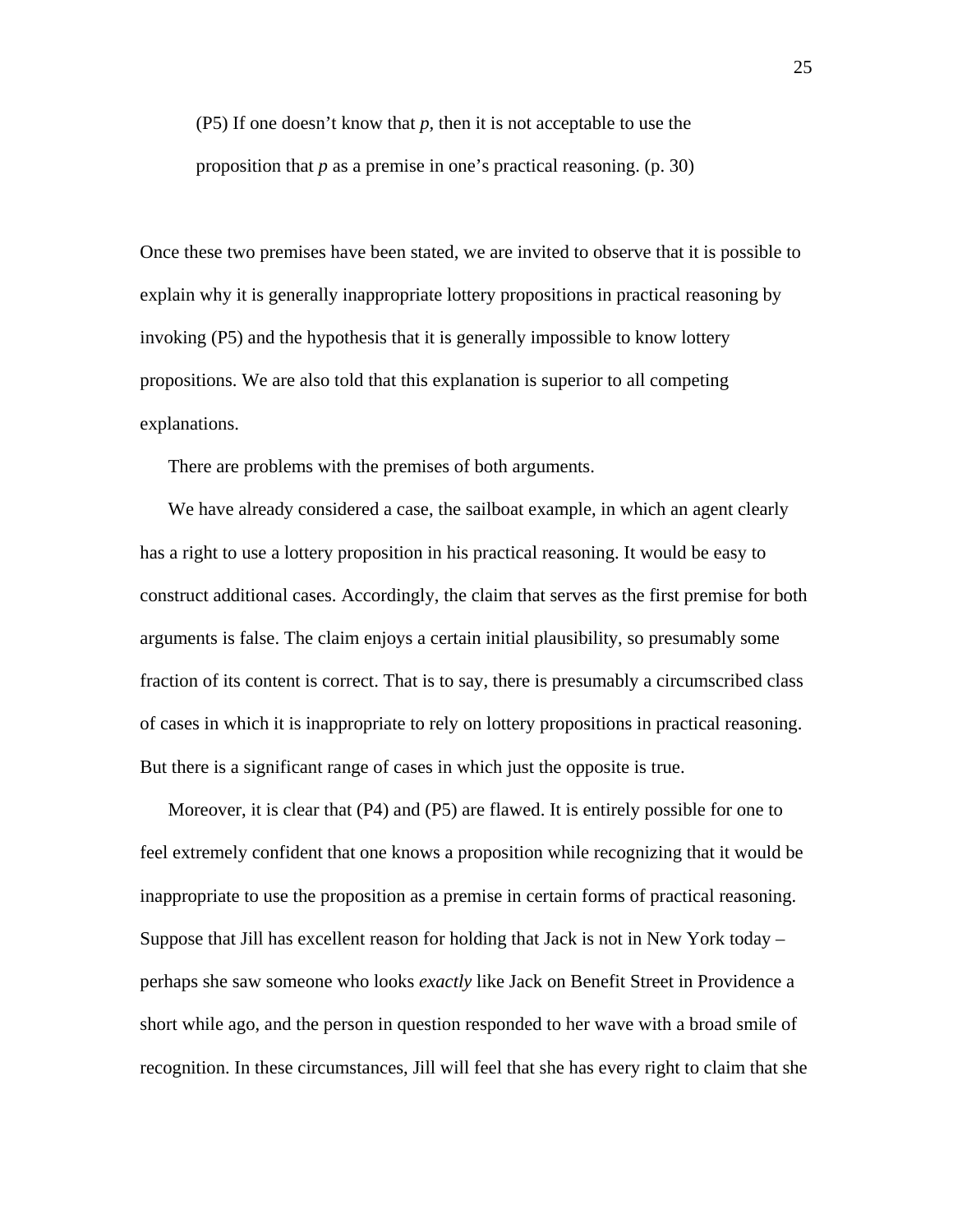knows that Jack is not in New York. But will she be willing to stake the lives of her children on this proposition? Of course not! Despite feeling sure that she knows that Jack is not in New York, she will recognize that there is a miniscule chance that she is wrong. (Here we remind the reader of the preceding section, in which we maintain that knowledge of *p* does not preclude one's allowing that there is a chance that not-p.) Because of this, Jill will think it inappropriate to accept certain bets involving the proposition – specifically, bets in which she stands to lose a great deal. Moreover, the rest of us will applaud this attitude. So (P4) is wrong. To see that (P5) is also wrong, observe that in certain cases, anyway, one is entitled to use a proposition in one's practical reasoning simply because one is epistemically justified in believing it. The proposition need not be true, and one need not satisfy whatever proposition it is that normally serves to block Gettier counterexamples. For example, if weather.com has promised beautiful weather, and Jane relies on this announcement in formulating her plan for the day, she will not be open to rational criticism if the announcement turns out to be false. People may say that her decision to spend the day at the beach was unfortunate, or even inadvisable, but they will not say that she went wrong in her practical reasoning.

We may conclude, then, that the practical reasoning argument does not work.

#### **VII**

But this should not be the end of our inquiry. It is clear that the practical reasoning argument fails, but we should consider whether there is an argument that fares better.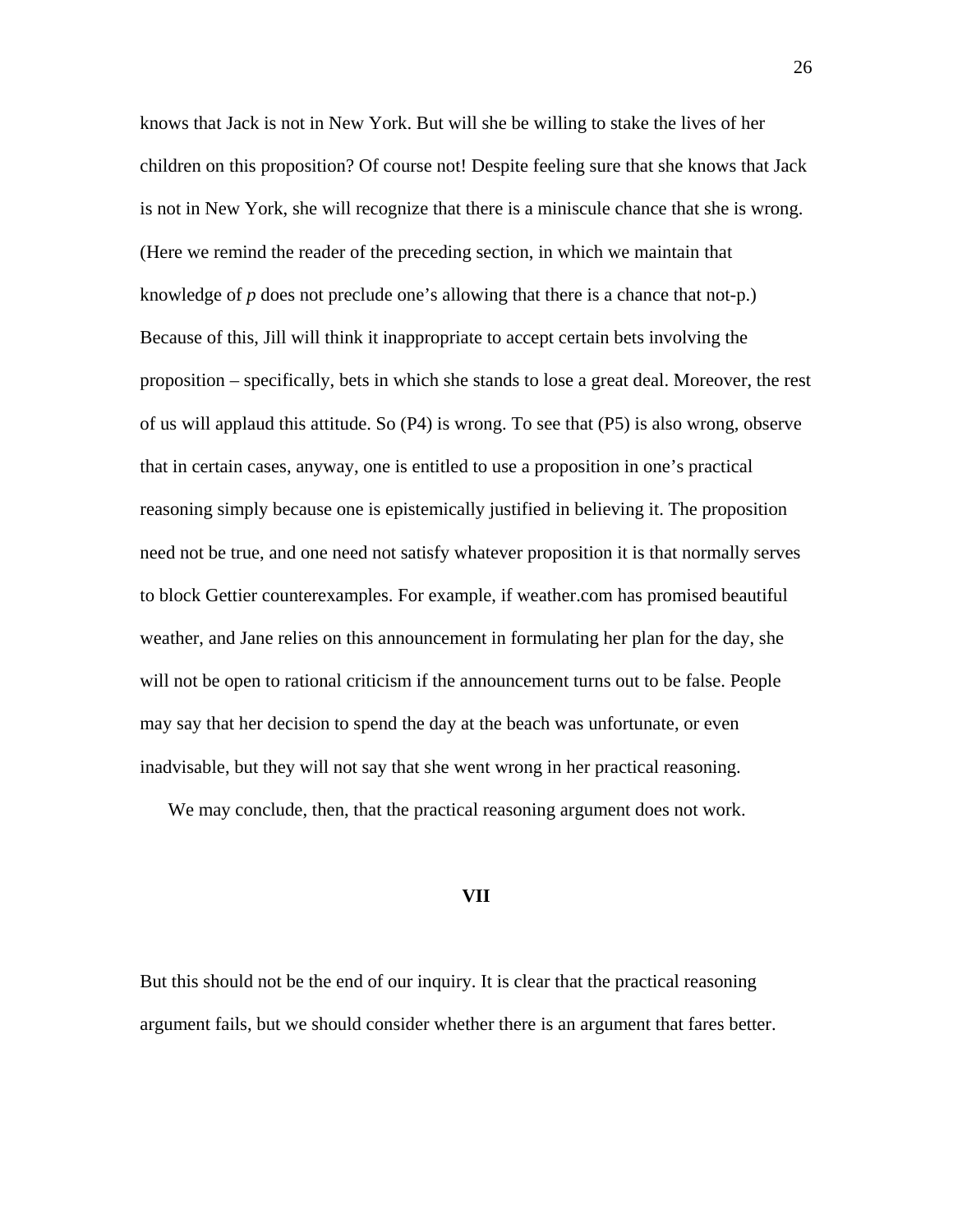After all, Hawthorne is quite right in claiming that the following argument is unacceptable:

The ticket is a loser.

So if I keep the ticket I will get nothing. But if I sell the ticket, I will get a penny.

So I'd better sell the ticket.

This shows that there is a type of situation in which it is inappropriate to use a lottery proposition as a premise. What are the common features of situations of this type? What distinguishes them from other situations? How frequently do they occur? Also, do such situations have any implications concerning knowledge of lottery propositions? Is it perhaps true that it is inappropriate to rely on lottery propositions in such situations because there is something about them that precludes knowledge of lottery propositions?

 In considering these questions, it is important to keep in mind the distinction between probabilistic reasoning that is *certainty-based* and practical reasoning that is *probabilitybased* – or in other words, the distinction between *decision-making under certainty* and *decision-making under risk*. In a situation in which an agent is attempting to decide among a set of actions  $A_1, \ldots, A_n$ , it may be true that the agent is in a position to predict the outcome of each action with certainty, or it may be that for each  $A_i$ , the agent is forced to recognize two or more possible outcomes for  $A_i$ , and can do no more than assign a probability to each of them. It is relatively simple to choose an action in situations of the first sort: one need only perform a cost/benefit analysis, adding up the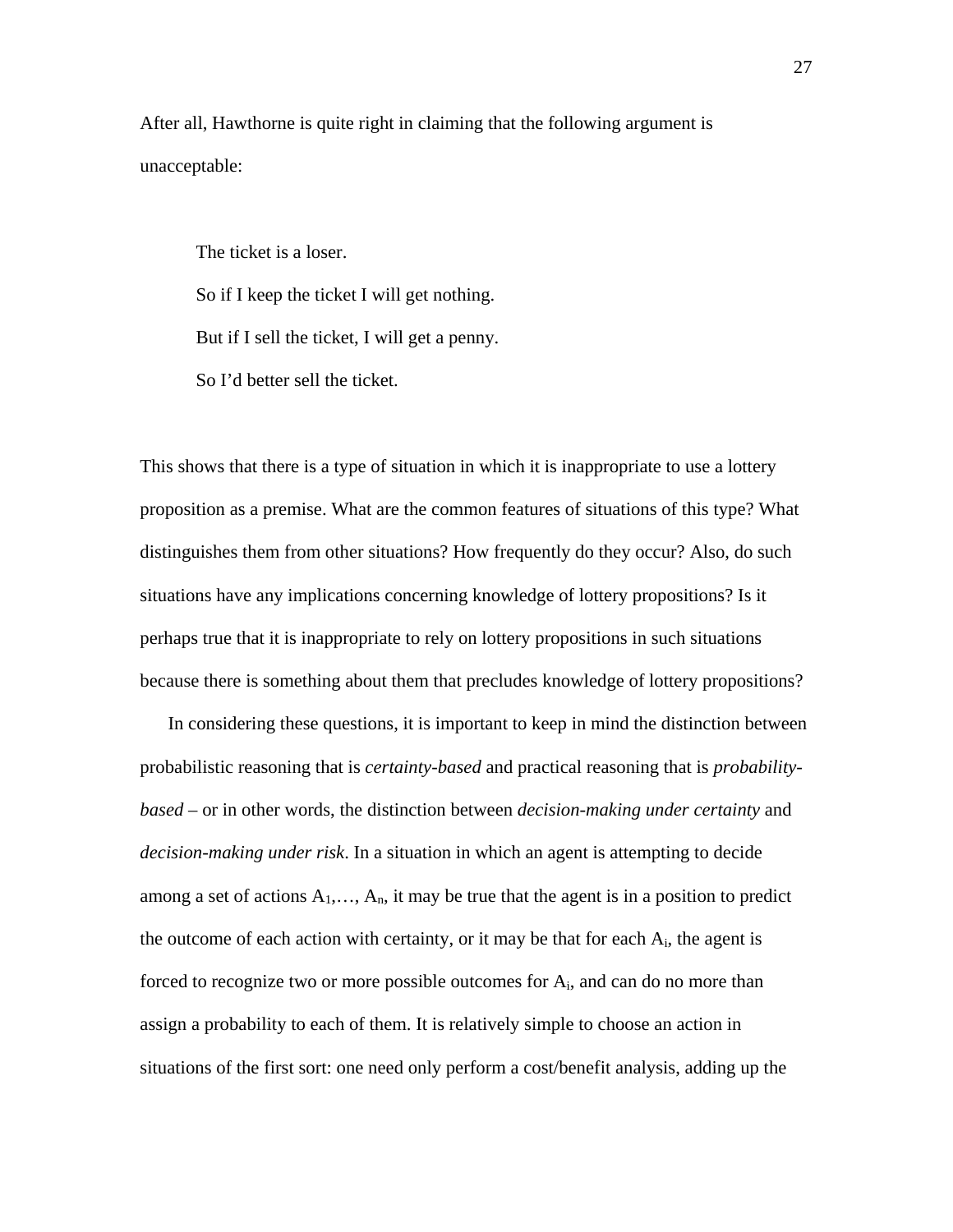benefits that would accrue from each  $A_i$  and subtracting the costs, and then choose the action that would be the most beneficial. On the other hand, practical reasoning that is probability-based involves much more complicated calculations. In a case that calls for probability-based reasoning, it is necessary to take information about probabilities into account. It is not known exactly what form these probabilistic calculations take in actual human decision making, though there are some well motivated proposals, such as prospect theory. In the interests of definiteness, we will suppose that probability-based practical reasoning involves calculations of expected utilities and that choices are aimed at maximizing expected utility. This assumption is no doubt unrealistic in a variety of respects, but it has the value of illustrating the point that a procedure that is sensitive to a range of probabilities will be much more complex than a procedure that in effect treats all probabilities as 0 or 1.

 Since practical reasoning that is certainty-based is much simpler than practical reasoning that is probability based, it behooves one to rely on the former whenever it is possible to do so. Indeed, the savings in time, energy, and memory is so great that it behooves one to act *as if* all probabilities were 0 or 1 in cases in which the actual probabilities are close to those extreme quantities, provided that doing so would not significantly change the final results. We will say that a situation in which it is appropriate to act as if low probabilities were 0 and high probabilities were 1 is a *simplification-permitting* situation. Thus, in a simplification-permitting situation, there is a simplifying idealization of probabilities that (a) enables one to use a certainty-based procedure for choosing an action rather than a probability-based procedure, and (b) yields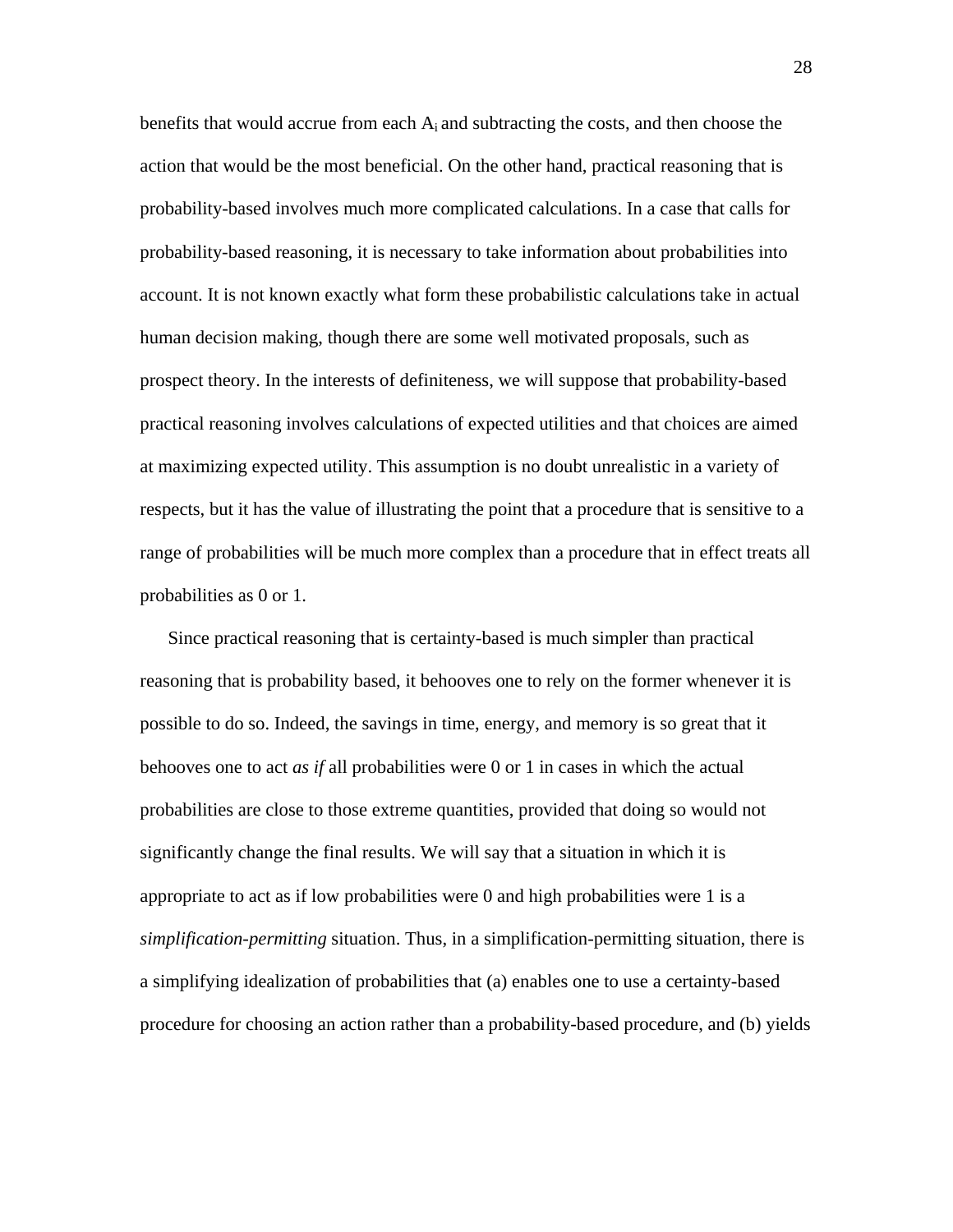the same conclusion concerning which action to perform as would a calculation that took information about actual probabilities into account.<sup>[21](#page-28-0)</sup>

We now wish to claim that when probabilities are close to 0 and 1, it is generally true that one is in a simplification-permitting situation. One will be in a situation that is not simplification-permitting only if the costs or benefits associated with one or more of the outcomes are quite large.<sup>[22](#page-28-1)</sup> In a case of this sort, the difference between a very low probability and 0, or the difference between a very large probability and 1, will generally be such as to have an impact on calculations of expected utility. But in other cases, the differences between realistic assumptions about probabilities and idealizations will not be reflected in the end result. Cases of this second sort will be the norm, for it is rare that an agent stands to gain or lose a great deal by the choice of a single action.

 Of course, for the distinction between simplification-permitting and nonsimplification-permitting situations to be of practical importance, it would have to be possible to identify simplification-permitting situations as such in advance of performing the calculations that probability-based reasoning requires. Fortunately, it generally *is* possible to recognize simplification-permitting situations in advance. This is illustrated by the forgoing sailboat case, and also by the Carol/Mary case. In the sailboat case it is reasonably clear in advance that the probability of Dan's winning the lottery is so low as

<span id="page-28-0"></span><sup>&</sup>lt;sup>21</sup> In addition to situations in which it is appropriate to act as if *all* of the extreme probabilities were 0 or 1, there are also situations in which it is appropriate to act as if one or more of the extreme probabilities were 0 or 1, but to preserve the exact values of one or more of the other extreme probabilities. This happens when one or more, but not all, of the extreme probabilities are associated with states of affairs that have little intrinsic or instrumental value. A situation of this sort cannot be said to be simplification-permitting in the strong sense of the term that is defined above, but they are simplification-permitting in a weaker sense. In the interests of simplicity, we will not distinguish between these two types of simplification-permitting situation in the sequel. Much of what we will say applies to situations of both types. When this is not true, the context will make it obvious which type we have in mind.

<span id="page-28-1"></span><sup>&</sup>lt;sup>22</sup> We assume here that the relevant set of possible outcomes for each action is relatively small. If there are very many possible outcomes, many with a very small probability of occurring, the situation will not be simplification-permitting. We leave this qualification implicit in what follows.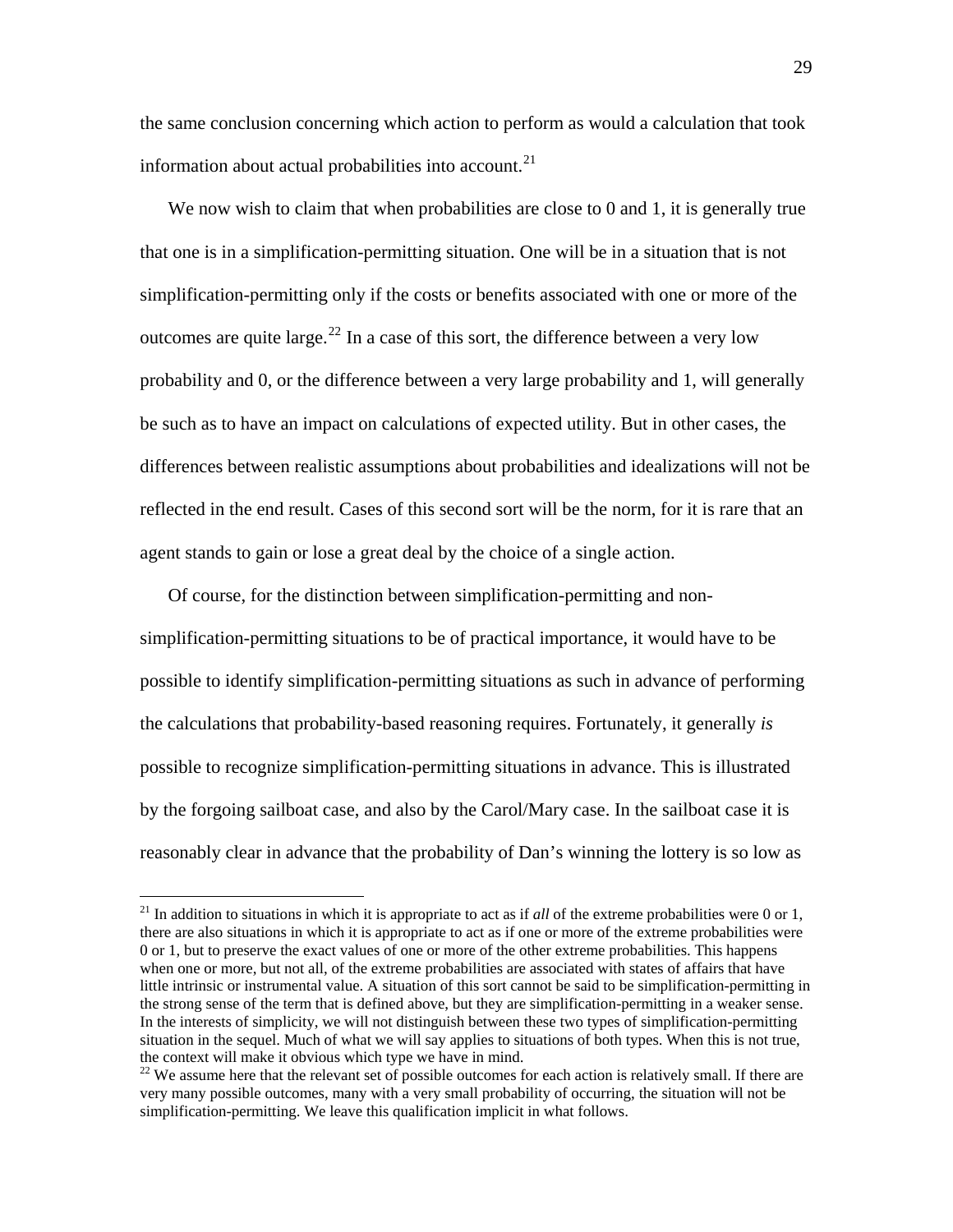to be of virtually no consequence with respect the overall probability of Dan's having enough money to purchase a sailboat. That is why it is entirely natural for Jerry to urge Dan to forget about his ownership of a lottery ticket in considering his financial prospects. In the Carol/Mary case, on the other hand, both Carol and Mary should be able to see, in advance of grinding through the actual calculations, that the expected utility of hanging onto the ticket might not exceed the expected utility of selling the ticket, given that the latter quantity is just one cent. That is to say, in this case it is pretty clear in advance that Mary might come to a different conclusion concerning the disposition of the ticket if she were to apply probability-based reasoning than if she were to adopt the simplifying assumption that there is no chance of her winning.

 To amplify: In the sailboat case Dan is considering whether to take his ownership of a ticket into account in determining whether he will be able to afford to buy a sailboat. It would clearly be expensive in terms of time and energy if he were to take his ownership of his ticket into account in his calculations. Moreover, since the probability of his winning is very low, it is reasonably clear in advance that the ultimate conclusion of his reasoning would not be materially affected by taking his ownership of the ticket into account. In view of these considerations, the costs associated with taking his ownership of the ticket into account in his calculations exceeds any gain that might accrue from taking it into account. By the same token, it makes sense for Dan to proceed on the assumption that his ticket will lose. In the Carol/Mary case, on the other hand, it is definitely *not* clear in advance that taking Mary's ownership of the ticket into account would have no effect on the calculations. Mary is considering the question of whether to hang onto her ticket or to sell it for a penny. Even a cursory look at the relevant factors,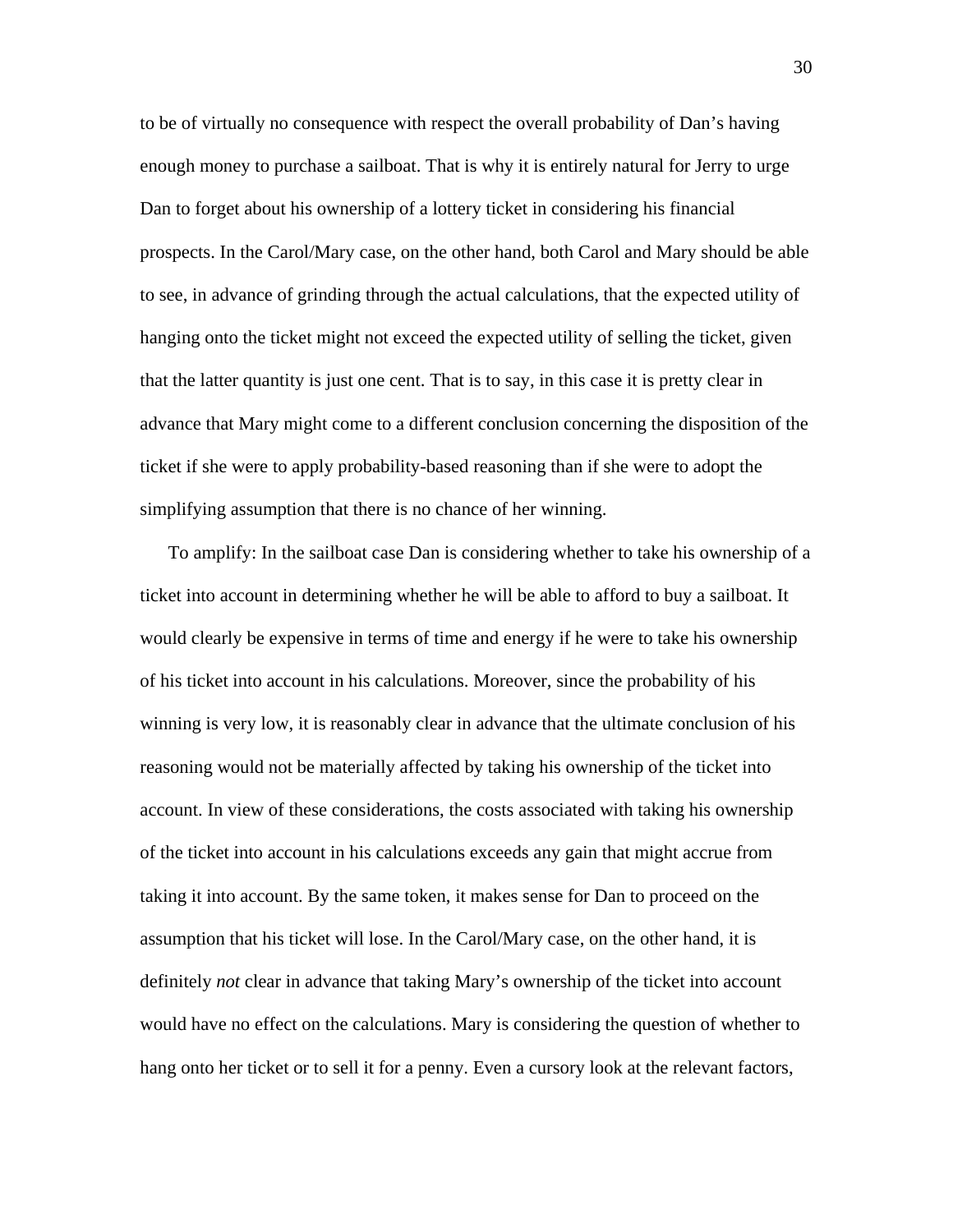the probability of her winning and the amount of the prize, shows that the expected utility of her owning the ticket is highly pertinent to this question. Or at least, this will be true if, as is usual, the lottery is one in which the winner will receive a large amount of money. Suppose, for example, that Mary's ticket is one of 10,000,000, and that the winner will receive \$5,000,000. Here one need not calculate the actual expected utility of her hanging on to the ticket to appreciate that it is probably greater than a penny, which is the expected utility of selling the ticket. (The expected utility of hanging onto the ticket is actually fifty times as large as the expected utility of selling it.) By the same token, it would be inappropriate for Mary simply to assume that her ticket will lose. That would be equivalent to assuming that the expected utility of continuing to own the ticket is zero.

We have thus far been concerned to develop a general theory of when and why it is appropriate to use lottery propositions as premises in practical reasoning, without taking their probabilities into account. We now observe that the theory provides answers to two of the questions abut lottery propositions that arose at the beginning of the present section. In the first place, it enables us to explain what it is that distinguishes situations in which it is appropriate to use a lottery proposition as a premise in practical reasoning, without taking its probability into account, and situations in which it is not. The former situations are precisely the ones that can be seen in advance to be simplificationpermitting. To spell this out a bit, they are the situations in which it can be seen in advance that the actual probabilities are sufficiently close to 0 and 1, and the costs and benefits are sufficiently modest, that certainty-based practical reasoning will produce the same answers as probability-based reasoning. The theory also provides an answer the question of how frequently situations of the sort in question arise. The answer is "quite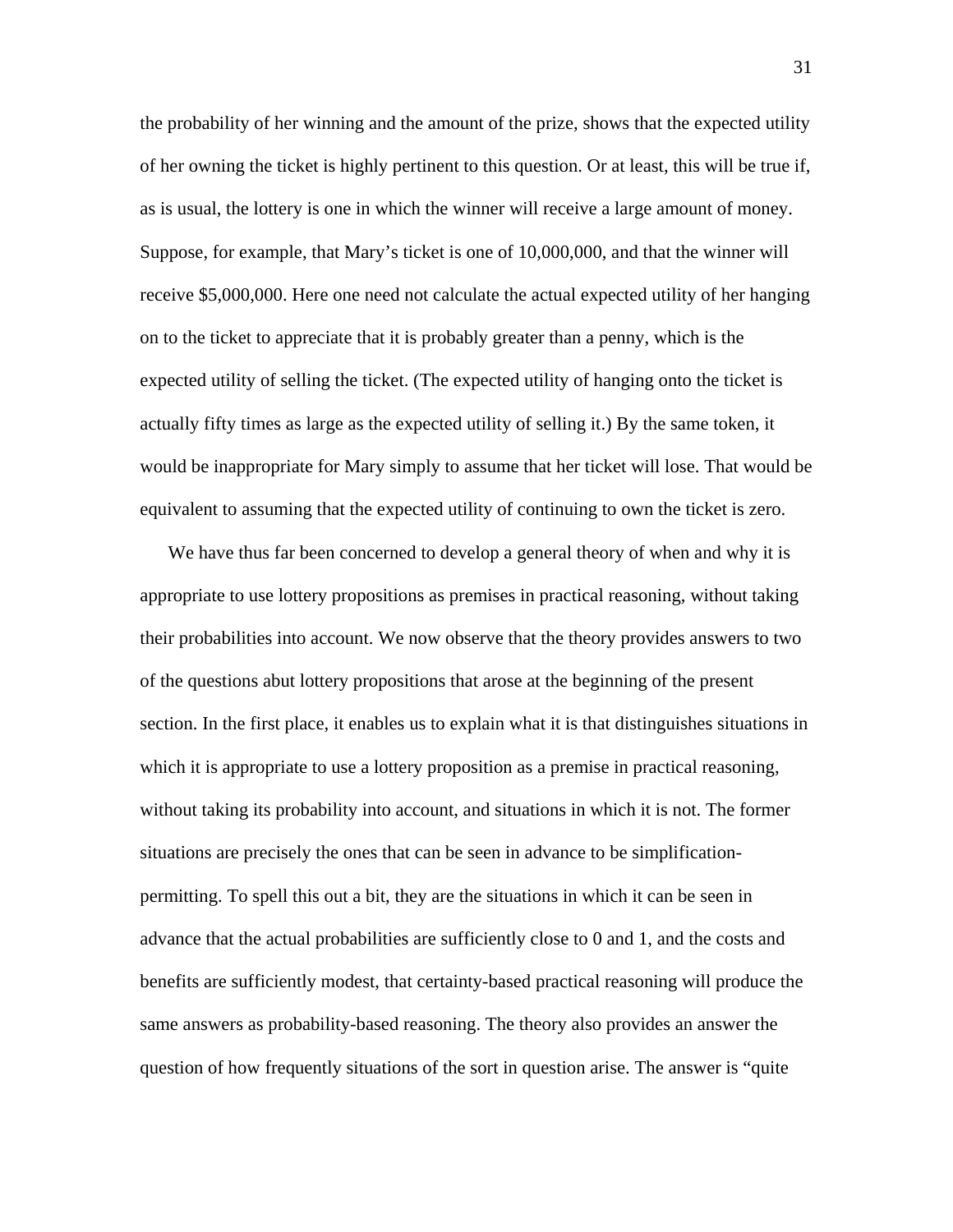frequently." This holds for two reasons. First, as we have already seen, cases in which it is safe to rely on simplifying assumptions about the probabilities of lottery propositions are the norm. And second, it seems to be generally possible to determine in advance whether a situation is one in which it is safe to rely on simplifying assumptions. All one has to do, to make such a determination, is check whether the probabilities are close to 0 and 1, and the costs and benefits are modest.

 In section IV we asserted the following conditional: *If* it is true that Mary should use the proposition that there is a very small probability that her ticket will win in her practical reasoning, and not the proposition that the ticket will lose, *and* it is therefore true that it is the former proposition that is most relevant to Mary's present informational needs, *then* it would be inappropriate for Carol to assert the proposition that Mary's ticket will lose. We hope that we have now succeeded in making it plausible that the antecedent of this conditional is true. If so, we can claim to have offered a reasonably complete diagnosis of what is wrong with Hawthorne's assertion argument. Contrary to what the argument contends, it is possible to explain a speaker's unwillingness to assert a lottery proposition without assuming that the speaker fails to know the proposition. When an unwillingness of this sort exists, it is possible to explain it by citing the Gricean duty not to assert propositions that are irrelevant to the perceived informational needs of the audience.

 Perhaps it will be useful to summarize our explanation of why it is inappropriate for Carol to assert that Mary's ticket will lose. If Carol were to assert the proposition, she would be implicating her belief that the proposition is more relevant to Mary's current informational needs than any of the other propositions about Mary's ticket that Carol is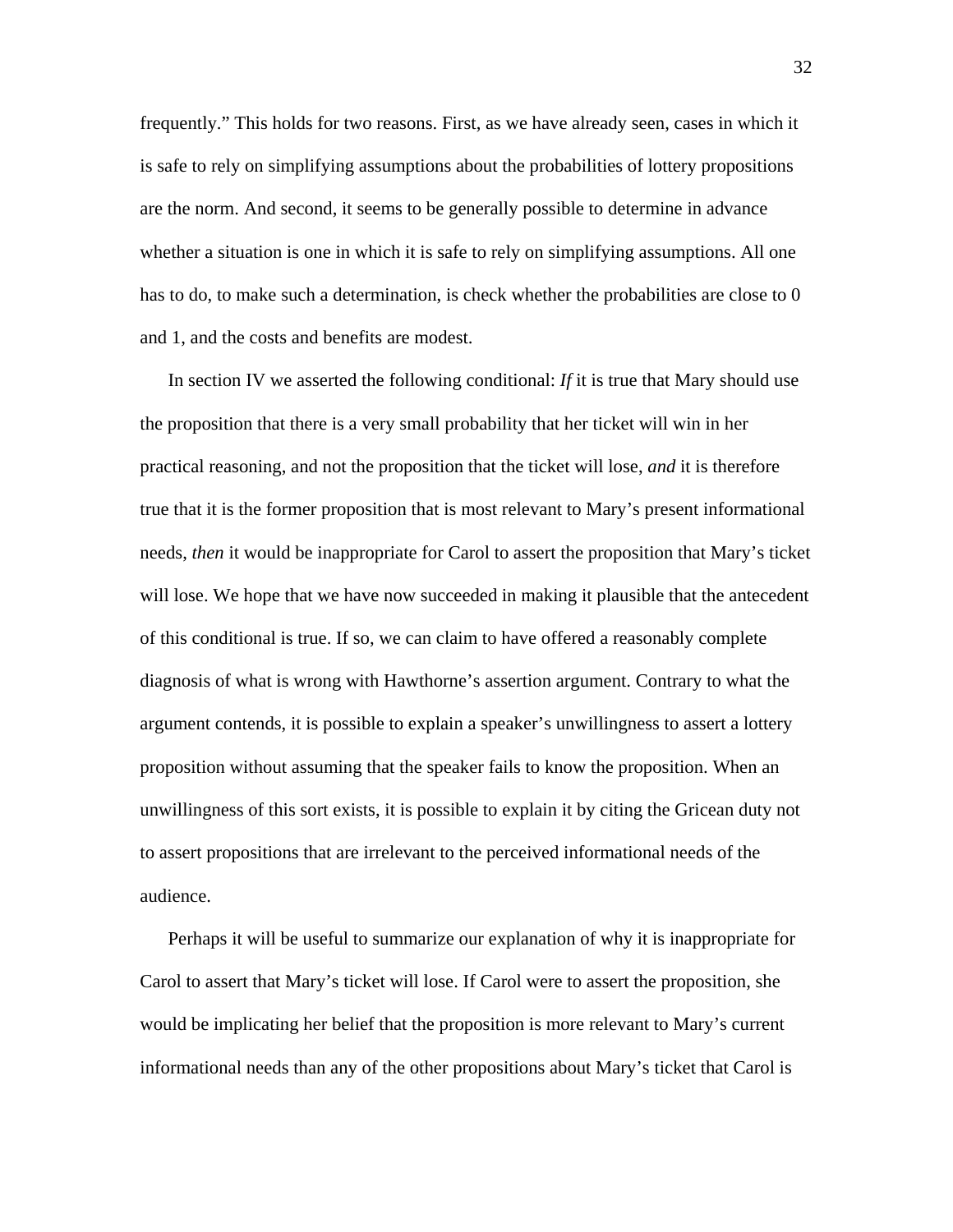justified in believing. Because of this, she would be misleading Mary if she were to assert the proposition, for it is in fact true, and apparent to Carol, that the proposition that there is a very slight chance that Mary's ticket will win is much more relevant to Mary's informational needs than the proposition that the ticket will lose.

### **VIII**

The assertion argument, the epistemic possibility argument, and the practical reasoning argument are all ultimately unpersuasive. Let us now return to our earlier discussion of parity reasoning. Recall that such reasoning relies upon Multi-Premise Closure and related principles. We earlier rejected MPC on the grounds that deductive inference from multiple premises can aggregate risks. But we also noted that an adequate response to the parity argument requires providing an explanation of why we find MPC so intuitively compelling. A fully adequate response must also show why Hawthorne's response to aggregation of risk considerations fails, and why the main motivation he puts forward for MPC is problematic. We are now in a position to answer these challenges.

 Let us begin by considering Hawthorne's response to the aggregation of risk considerations. Recall that we argued that MPC fails because deduction can aggregate risk in a way that destroys knowledge. In responding to this objection, Hawthorne relies on his discussion of chance. He suggests that knowing  $p$  is incompatible with there being any chance that *p* is false. Since risk is just the chance of falsity, in cases where thinkers know the premises of a deductive argument, there is no risk to aggregate.  $(p. 48)^{23}$  $(p. 48)^{23}$  $(p. 48)^{23}$ 

<span id="page-32-0"></span> $23$  Also see Williamson (2000, pp. 123–30).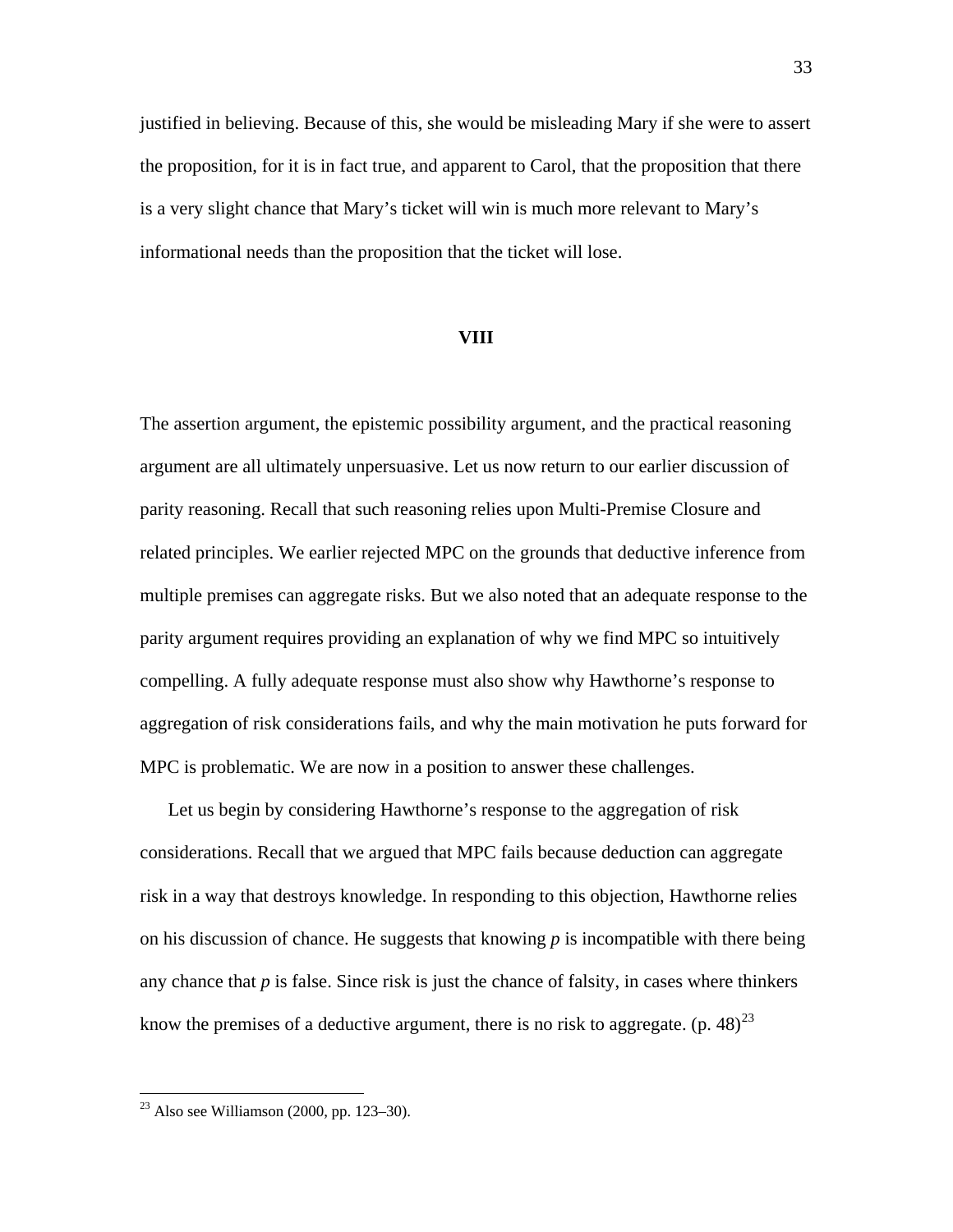As we have already seen, however, Hawthorne's discussion of chance trades on an equivocation on the word "chance". Knowing *p* may be incompatible with there being a chance that *p* is false, for the sense of "chance" definable in terms of knowledge and logical entailment (or conditional probability). But it is not incompatible with there being a chance *p* is false, for the sense of "chance" relevant to epistemic probabilities. And it is this latter notion that is relevant to risk aggregation. Hawthorne's response therefore fails.

 Let us now turn to Hawthorne's primary positive motivation for MPC. He suggests that anyone who rejected MPC for a particular argument could be made to sound very much like Lewis Carroll's foolish Tortoise.<sup>[24](#page-33-0)</sup> Such a person would presumably answer yes when asked whether he accepted each of the premises of the argument. He would also answer yes when asked whether he accepted that the premises jointly entail the conclusion of the argument. But he would answer no when asked whether he accepted the conclusion of the argument. And this seems to be an "exceedingly strange" pattern of responses. Insofar as we should avoid any commitment to such a pattern of responses, we should accept MPC. (pp. 39, 49)

 This argument relies on the claim that knowledge is the norm of assertion. As we have already seen, that is an implausible view. What is more plausible is that in typical conversational contexts, a speaker will (and should) assert a claim only if he or she believes that the claim is relevant to the audience's informational needs. This Gricean principle can be used to explain why the above pattern of responses seems so strange, even assuming the falsity of MPC. Given the Gricean principle, it is natural to expect that speakers will only assert a sequence of premises followed by the claim that the premises jointly entail some conclusion if the speaker accepts the conclusion and takes the

<span id="page-33-0"></span> $24$  See Carroll (1895).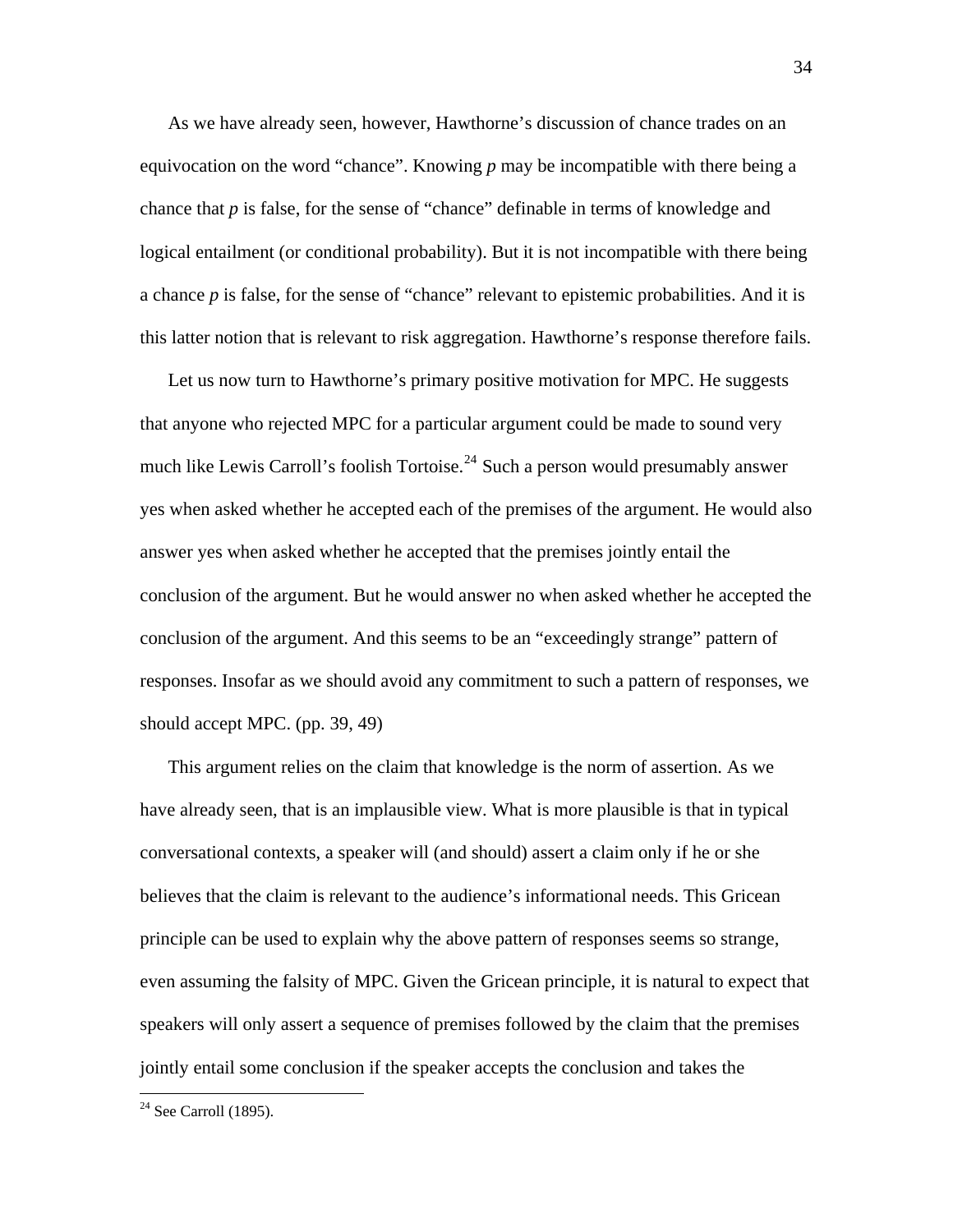inference to be one that the audience should draw. The "exceedingly strange" pattern of responses violates this expectation. This explains why it would feel uncomfortable to answer the sequence of questions as above, and why it would sound so odd to hear such a pattern of responses. This discomfort would obtain notwithstanding the fact that the answers to the questions would all be true.

 Finally, let us turn to the question of why MPC is such a tempting principle. Why do we find it intuitively compelling that we can add to our knowledge by drawing competent deductions from what we know? The general answer we want to propose is that in the most salient cases of deduction from known premises, MPC obtains. Our mistake is one of overgeneralization. Let us explain.

 In our thinking about knowledge, we find it very natural to focus on certain paradigm cases. For example, we think about basic logical and mathematical knowledge, knowledge of simple conceptual truths, perceptual knowledge about the immediate environment, knowledge based on memory of the recent past, knowledge of well-known historical facts, and the like. These are the clearest and most central cases of knowledge. Ordinary thinkers are most comfortable attributing knowledge in such cases. Indeed, it is quite plausible that our understanding of the concept of knowledge is tied to our attribution of knowledge in these paradigm cases.

 In each of these paradigm cases of knowledge, we are extremely confident about the truth of the relevant propositions. What could be more certain than our knowledge of simple logical and mathematical truths, and our perceptual knowledge about the immediate environment? In our reflections about knowledge, then, we focus on examples of known propositions with extremely high epistemic probabilities.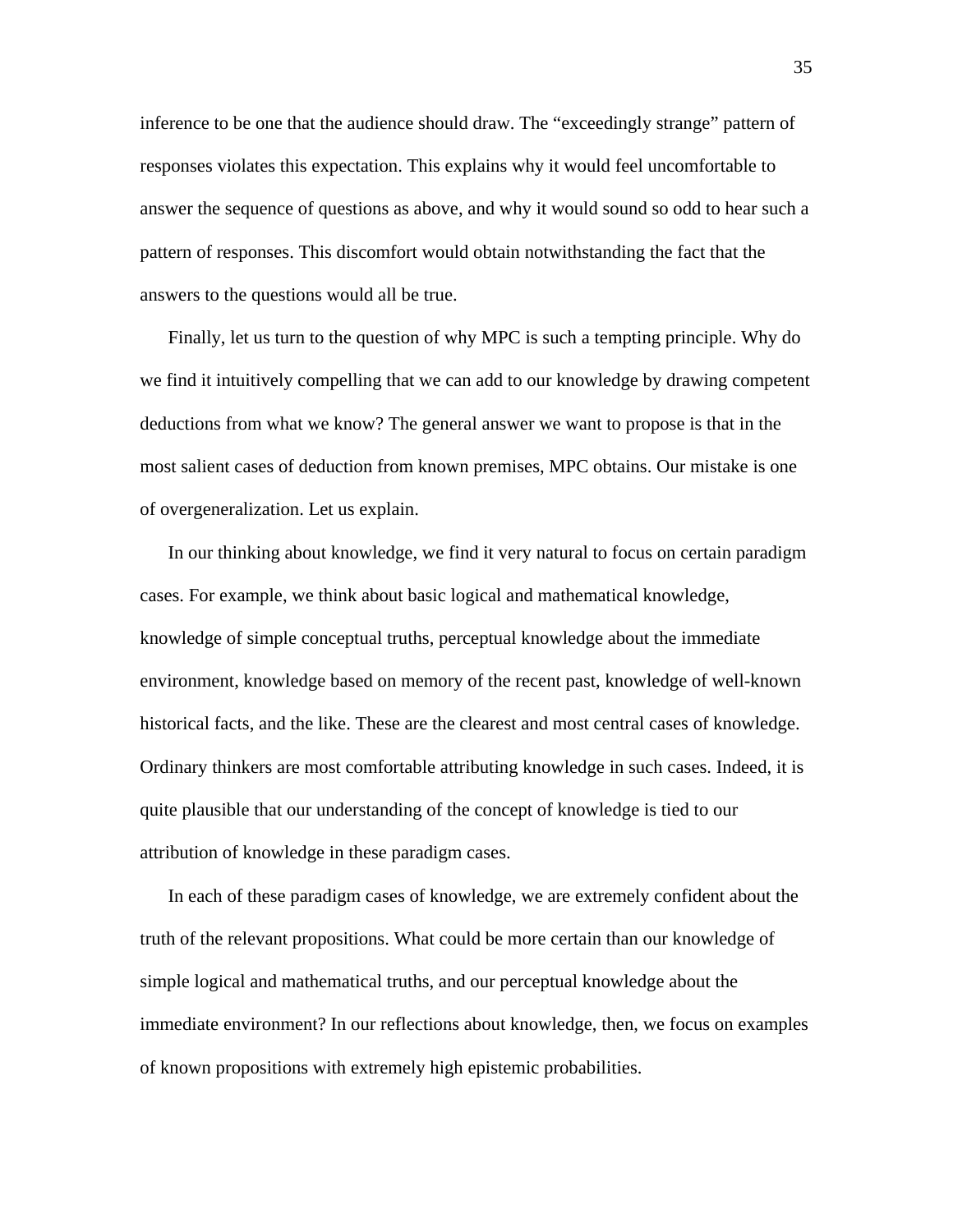In our thinking about deduction, we find it natural to focus on deductive arguments similar to the ones we actually employ. Such arguments are relatively simple, with a small number of premises and inferential steps. This is because our minds are subject to significant cognitive limitations, including limitations on our short-term and working memory capacities. Indeed, we typically think only about particularly simple examples of deductive arguments. This is because we typically consider arguments that we can survey entirely in our heads. In our reflections about deduction, then, we focus on deductive inferences with only a few premises and inferential steps.

 Taken together, these considerations suggest the following moral: In our thinking about knowledge and deduction, the cases of deductive argument from known premises that are salient to us are ones in which (i) the epistemic probability of each premise is extremely high and (ii) there are only a few premises and inferential steps.

 There is a general fact about probabilities that is relevant here. Given any deductively valid argument, the probability of the conclusion will be at least as high as the probability of the conjunction of the premises. Therefore, if the probability of each premise is extremely high and there are only a few premises, the probability of the conclusion will be very high, too. For example, if there are two premises, each with probability .98, the probability of the conclusion will be at least .96. (It will be at least .9604 if the two premises are probabilistically independent.)

 Using this general fact about probabilities, we can conclude that in cases of deductive arguments from known premises that are salient to us, the epistemic probability of the conclusion will be very high. It is plausible that knowing *p* entails justifiably assigning a high epistemic probability to *p*, but is compatible with not assigning 1 to *p*. Given this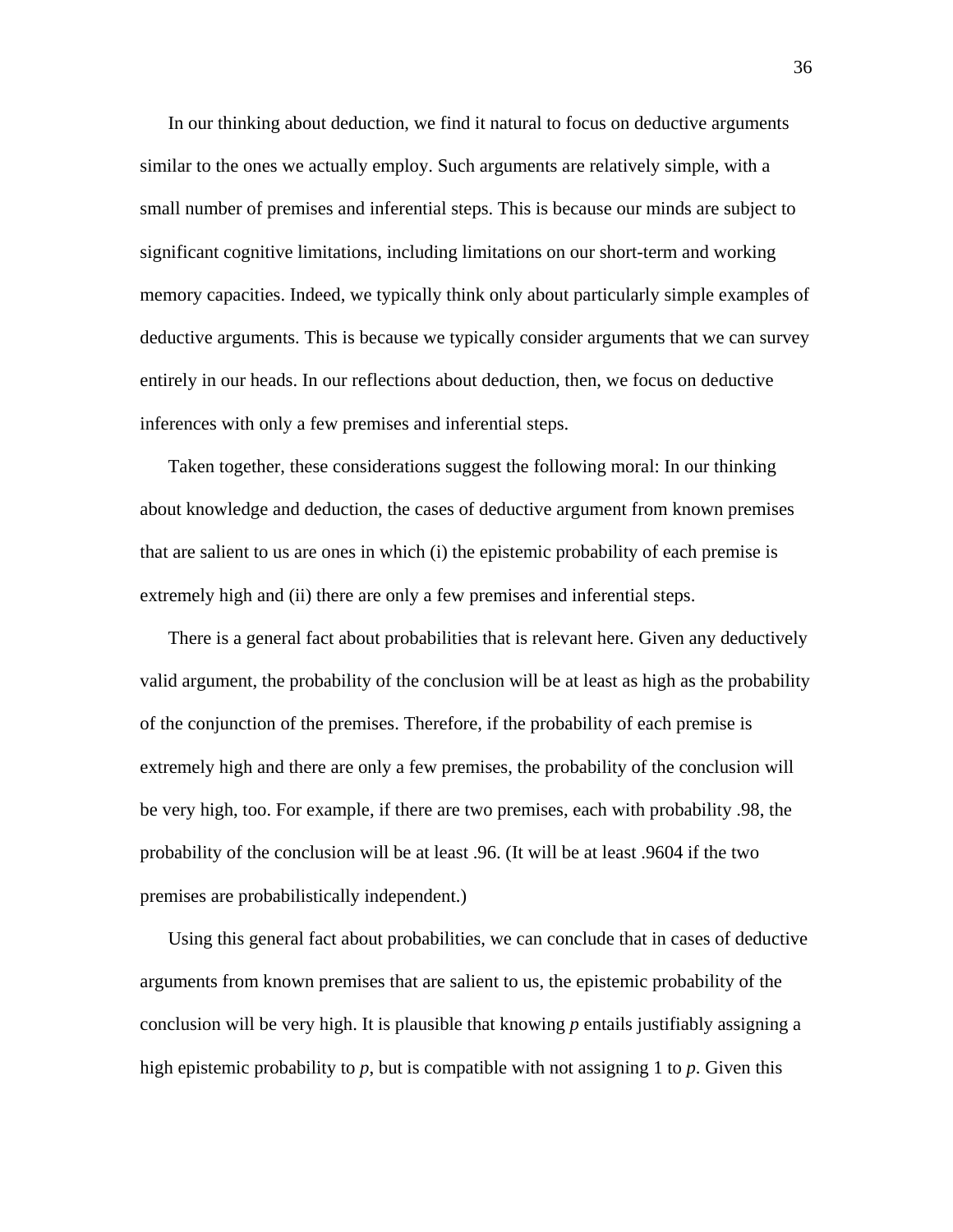connection between knowledge and epistemic probability, in all – or almost all – of the salient cases of deduction from known premises, the conclusion of the deduction will count as knowledge. This is what explains the intuitive appeal of MPC. Since MPC holds in the salient cases of deduction from known premises, we find it natural to believe that it holds generally. And that is a mistake.<sup>[25](#page-36-0)</sup>

 Let us summarize our overall response to Hawthorne's discussion of parity reasoning. Parity reasoning is fallacious because it relies upon MPC or related principles. Such principles are false since deductive inference can aggregate risk in a way that can destroy knowledge. The intuitive appeal of MPC traces back to the fact that in *salient* examples of deduction from known premises, MPC obtains. The seductive mistake we make is in confusing this fact with the much stronger claim that in *all* examples of deduction from known premises, MPC obtains.

#### **IX**

Before we conclude, we would like to briefly point out a few of the major idealizations present in the picture of belief and reasoning we have been sketching.

 We have already noted one idealization in our picture: it is extremely unrealistic to think that our practical deliberations closely resemble the explicit calculations of expected utilities familiar from decision theory. As we also noted, there are accounts in

<span id="page-36-0"></span><sup>&</sup>lt;sup>25</sup> There are two other potential sources of the intuitive appeal of MPC worth mentioning. First, its appeal may be due in part to the fact that we frequently use mathematics as a model for knowledge. In mathematics, known logical entailment can generally be used to extend knowledge. Second, as we earlier argued, when a thinker assigns a high epistemic probability to *p* he or she can typically treat *p* as though it were certain, at least for the purposes of practical reasoning. We suspect that there is a similar phenomenon for theoretical reasoning, too: Thinkers can reasonably treat propositions with high epistemic probabilities as though they were certain for the purposes of theoretical reasoning. The correct way to characterize this phenomenon is somewhat murky, however. We hope to discuss surrounding issues on a future occasion.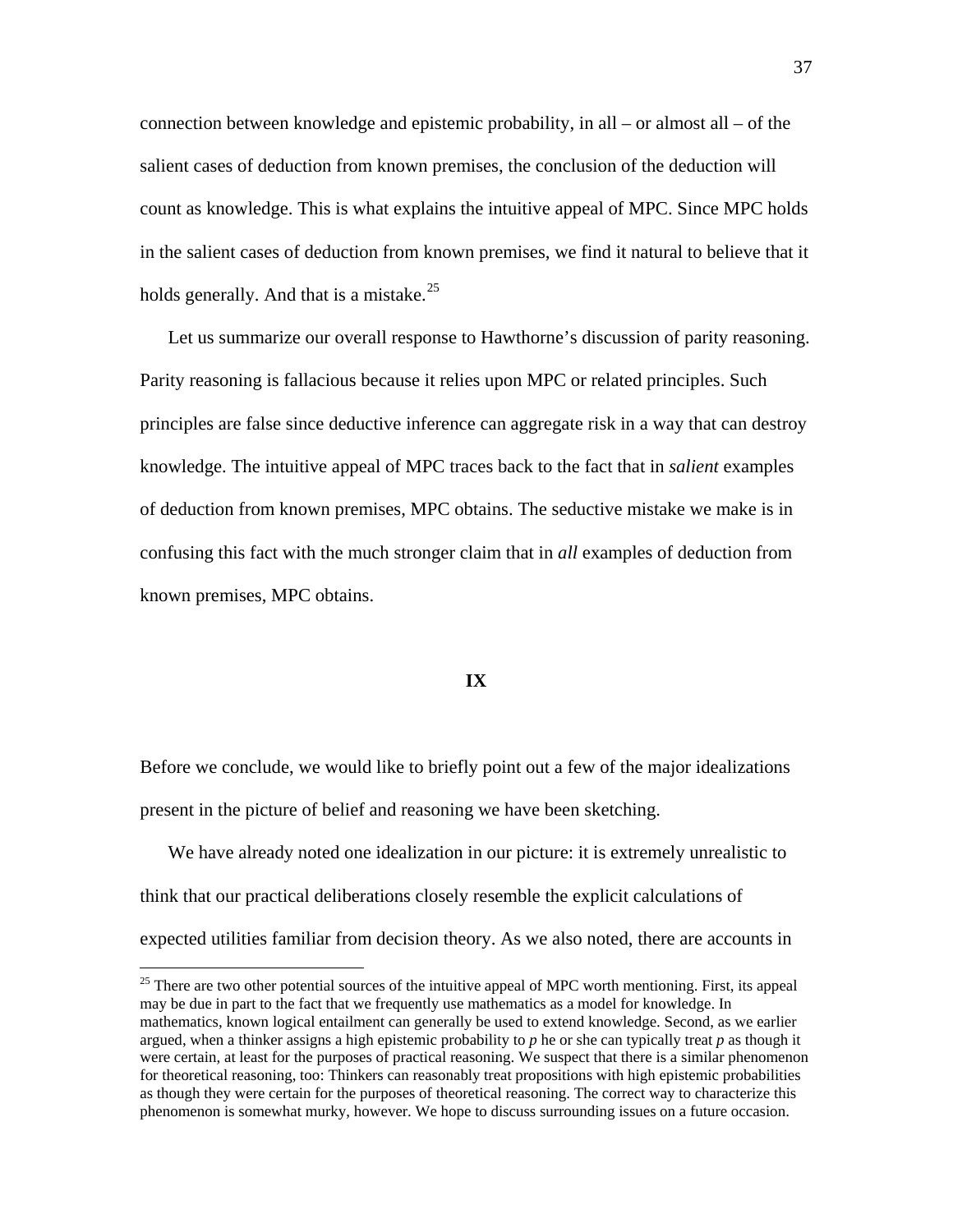the literature – such as prospect theory – that may do a better job of capturing human decision making.

 There is, however, a still more fundamental issue. Throughout this paper, we have relied upon a notion of epistemic probability and have illustrated many of our points using the probability calculus. It is worth pointing out two important ways in which this is a simplification of our actual views.

 First, we have been treating epistemic probabilities as though they were beliefs whose contents involve the attribution of (something like) probabilities to propositions. Correlatively, we have been treating decision-making under risk as though it always involved reasoning with such contents. We have adopted this familiar way of talking in order to simplify our exposition. But we would like to note that it is not essential to our general picture. It is possible to understand what we have been calling "epistemic probabilities" in terms of degrees of conviction or confidence.  $^{26}$  $^{26}$  $^{26}$  On this view, decision making under risk is reasoning that takes into account differences in the degrees to which various propositions are believed. We stress this point because we have reservations about the view that decision making under risk typically involves reasoning with contents that attribute (anything like) probabilities. Perhaps in our explicit reasoning about lotteries, we reason about the objective probability of winning. But this is a rare phenomenon. Having differing degrees of confidence, in contrast, seems to be commonplace.<sup>[27](#page-37-1)</sup>

 Second, we have been treating epistemic probabilities – or degrees of belief – as though they obeyed (or ought to obey) the probability calculus. Here, too, we have severe

<span id="page-37-1"></span><span id="page-37-0"></span><sup>&</sup>lt;sup>26</sup> See, for instance, Christensen (2004, chapter 2).<br><sup>27</sup> We also find some plausibility in the idea that there are, in some sense, two distinct systems of belief – one for the kind of belief that is all-or-nothing and one for the kind of belief that comes in degrees.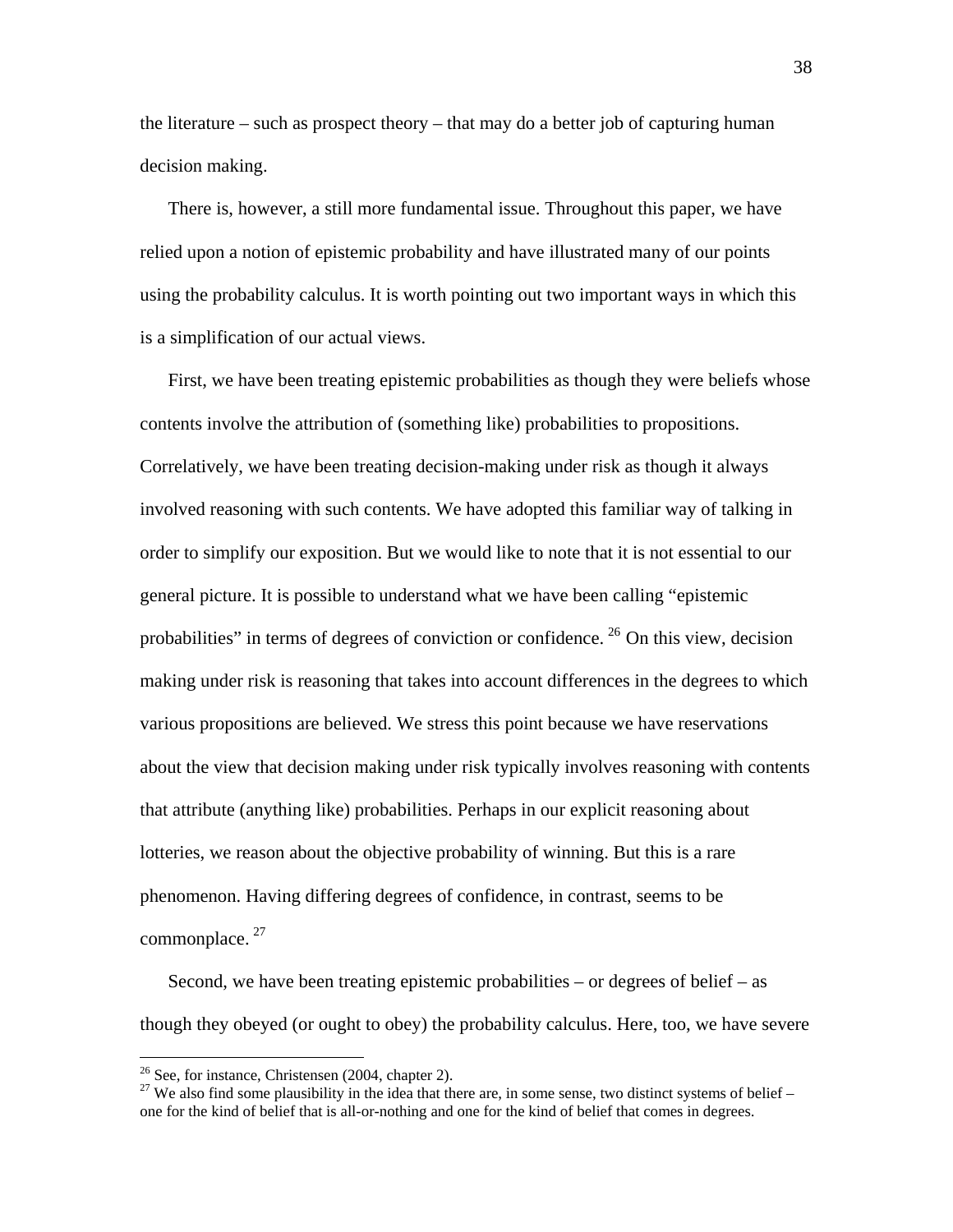reservations. We do not believe logical equivalents to the very same degrees. Nor would it be rational to always so believe. For instance, it would not be rational to have the highest degree of belief in a complex logical truth, at least not in the absence of a proof. A more refined account of rational degrees of belief seems required. Our picture of belief and reasoning, then, should be seen as committed to realism about degrees of belief. But it is not committed to the claim that degrees of belief must satisfy the probability calculus to count as rational.

## **X**

Hawthorne's discussion of lottery propositions is rich and very stimulating. The arguments he puts forth for the claim that thinkers do not ordinarily know lottery propositions are arresting. However, as we have seen, they are ultimately unpersuasive. The direct, intuitive evidence is not nearly as compelling as Hawthorne supposes. The parity argument relies on a fallacious principle connecting knowledge and deduction. The assertion, epistemic possibility, and practical reasoning arguments rely on incorrect claims about the metaphysical connections between knowledge on the one hand, and assertion, chance, and practical reasoning on the other. As we have seen, once we adopt an appropriately complex view of the nature of belief and reasoning – and of the metaphysical connections between knowledge, communication, action, and reasoning – it becomes evident that Hawthorne has not yet made a case for his view of lottery propositions.